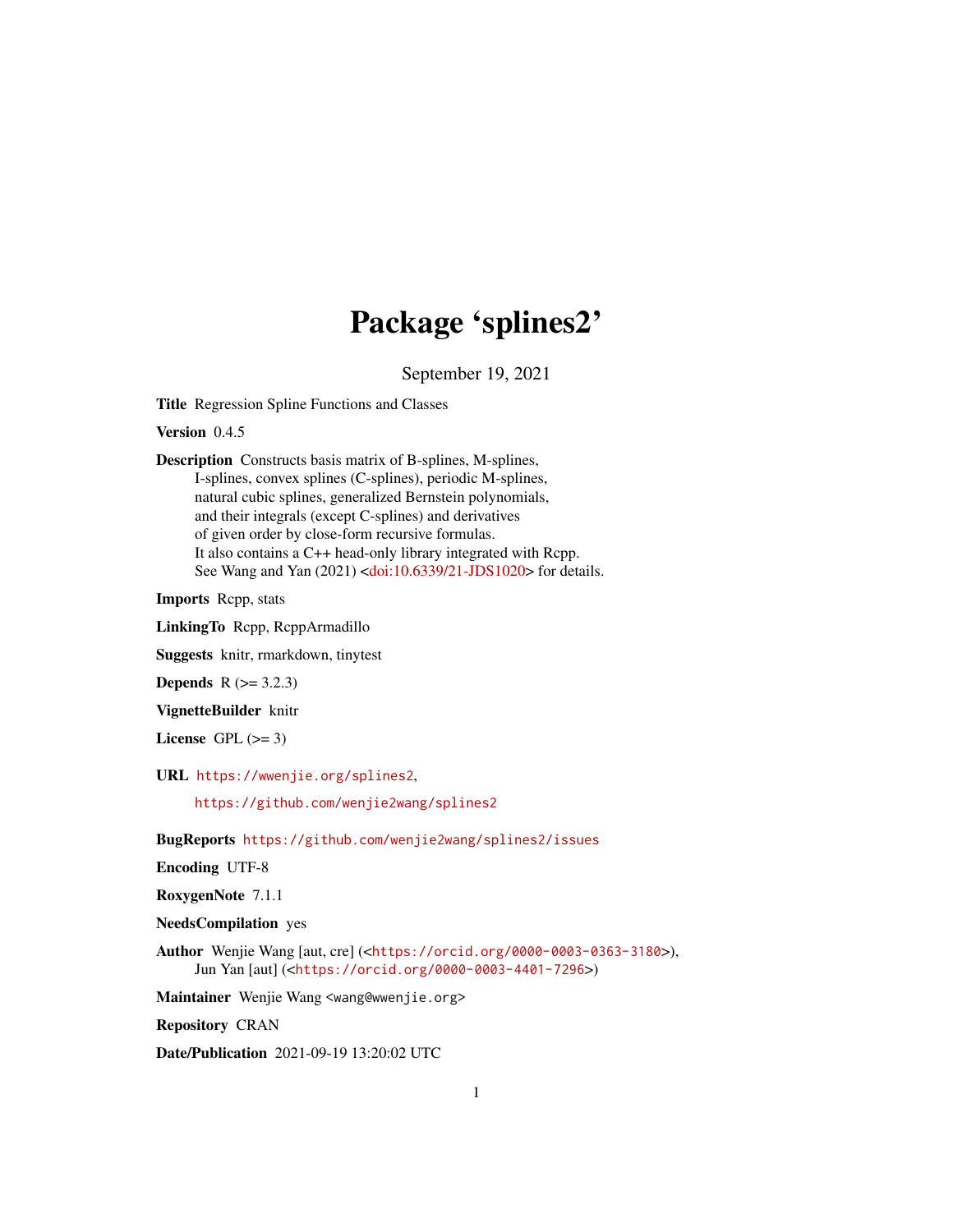## <span id="page-1-0"></span>R topics documented:

| Index |  |  |  |  |  |  |  |  |  |  |  |  |  |  |  |  | 25 |
|-------|--|--|--|--|--|--|--|--|--|--|--|--|--|--|--|--|----|
|       |  |  |  |  |  |  |  |  |  |  |  |  |  |  |  |  |    |
|       |  |  |  |  |  |  |  |  |  |  |  |  |  |  |  |  |    |
|       |  |  |  |  |  |  |  |  |  |  |  |  |  |  |  |  |    |
|       |  |  |  |  |  |  |  |  |  |  |  |  |  |  |  |  |    |
|       |  |  |  |  |  |  |  |  |  |  |  |  |  |  |  |  |    |
|       |  |  |  |  |  |  |  |  |  |  |  |  |  |  |  |  |    |
|       |  |  |  |  |  |  |  |  |  |  |  |  |  |  |  |  |    |
|       |  |  |  |  |  |  |  |  |  |  |  |  |  |  |  |  |    |
|       |  |  |  |  |  |  |  |  |  |  |  |  |  |  |  |  |    |
|       |  |  |  |  |  |  |  |  |  |  |  |  |  |  |  |  |    |
|       |  |  |  |  |  |  |  |  |  |  |  |  |  |  |  |  |    |
|       |  |  |  |  |  |  |  |  |  |  |  |  |  |  |  |  |    |

bernsteinPoly *Generalized Bernstein Polynomial Basis*

### Description

Returns a generalized Bernstein polynomial basis matrix of given degree over a specified range.

#### Usage

```
bernsteinPoly(
  x,
  degree = 3,
  intercept = FALSE,
  Boundary.knots = NULL,
  derivs = 0L,
  integral = FALSE,
  ...
\mathcal{L}
```

| $\mathsf{x}$ | The predictor variable taking values inside of the specified boundary. Missing<br>values are allowed and will be returned as they are.                                                        |
|--------------|-----------------------------------------------------------------------------------------------------------------------------------------------------------------------------------------------|
| degree       | A nonnegative integer representing the degree of the polynomials.                                                                                                                             |
| intercept    | If TRUE, the complete basis matrix will be returned. Otherwise, the first basis<br>will be excluded from the output.                                                                          |
|              | Boundary. knots Boundary points at which to anchor the Bernstein polynomial basis. The default<br>value is NULL and the boundary knots is set internally to be range $(x, na, rm =$<br>TRUE). |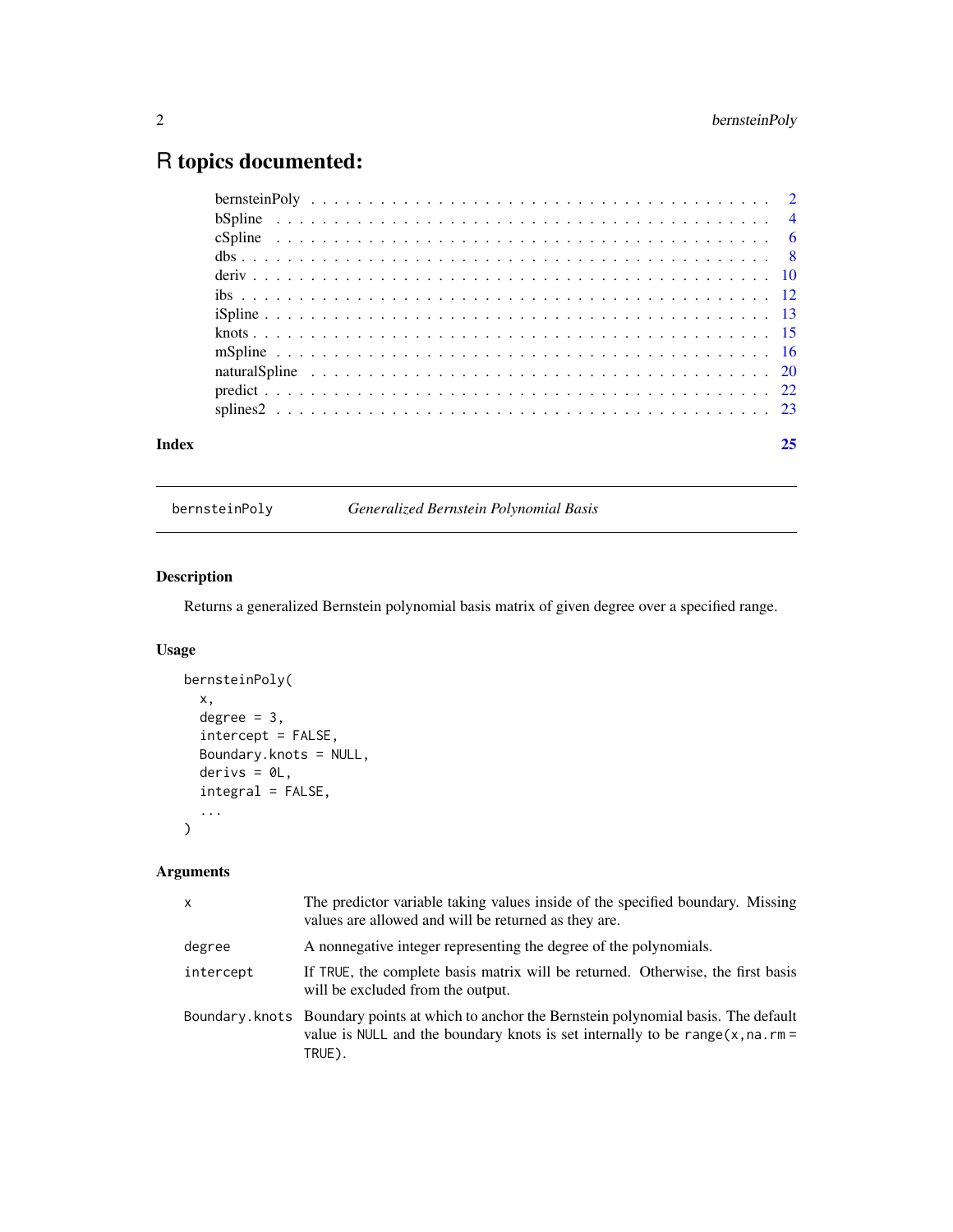### bernsteinPoly 3

| derivs   | A nonnegative integer specifying the order of derivatives. The default value is<br><b>QL</b> for Bernstein polynomial basis functions. |
|----------|----------------------------------------------------------------------------------------------------------------------------------------|
| integral | A logical value. If TRUE, the integrals of the Bernstein polynomials will be<br>returned. The default value is FALSE.                  |
| .        | Optional arguments that are not used.                                                                                                  |

#### Value

A numeric matrix of dimension length(x) by degree + as.integer(intercept).

```
library(splines2)
x1 \leq - seq.int(0, 1, 0.01)
x2 \le - seq.int(- 2, 2, 0.01)
## Bernstein polynomial basis matrix over [0, 1]
bMat1 <- bernsteinPoly(x1, degree = 4, intercept = TRUE)
## generalized Bernstein polynomials basis over [- 2, 2]
bMat2 <- bernsteinPoly(x2, degree = 4, intercept = TRUE)
op \le par(mfrow = c(1, 2), mar = c(2.5, 2.5, 0.2, 0.1), mgp = c(1.5, 0.5, 0))
matplot(x1, bMat1, type = "1", ylab = "y")
matplot(x2, bMat2, type = "1", ylab = "y")
## the first and second derivative matrix
d1Mat1 <- bernsteinPoly(x1, degree = 4, derivs = 1, intercept = TRUE)
d2Mat1 \leftarrow \text{bernsteinPoly}(x1, \text{ degree = } 4, \text{ derives = } 2, \text{ intercept = TRUE})d1Mat2 <- bernsteinPoly(x2, degree = 4, derivs = 1, intercept = TRUE)
d2Mat2 \leq - \text{bensteinPoly}(x2, \text{ degree = 4}, \text{ derives = 2}, \text{intercept = TRUE})par(mfrow = c(2, 2))matplot(x1, d1Mat1, type = "l", ylab = "y")
matplot(x2, d1Mat2, type = "l", ylab = "y")
matplot(x1, d2Mat1, type = "l", ylab = "y")
matplot(x2, d2Mat2, type = "l", ylab = "y")
## reset to previous plotting settings
par(op)
## or use the deriv method
all.equal(d1Mat1, deriv(bMat1))
all.equal(d2Mat1, deriv(bMat1, 2))
## the integrals
iMat1 <- bernsteinPoly(x1, degree = 4, integral = TRUE, intercept = TRUE)
iMat2 <- bernsteinPoly(x2, degree = 4, integral = TRUE, intercept = TRUE)
all.equal(deriv(iMat1), bMat1, check.attributes = FALSE)
all.equal(deriv(iMat2), bMat2, check.attributes = FALSE)
```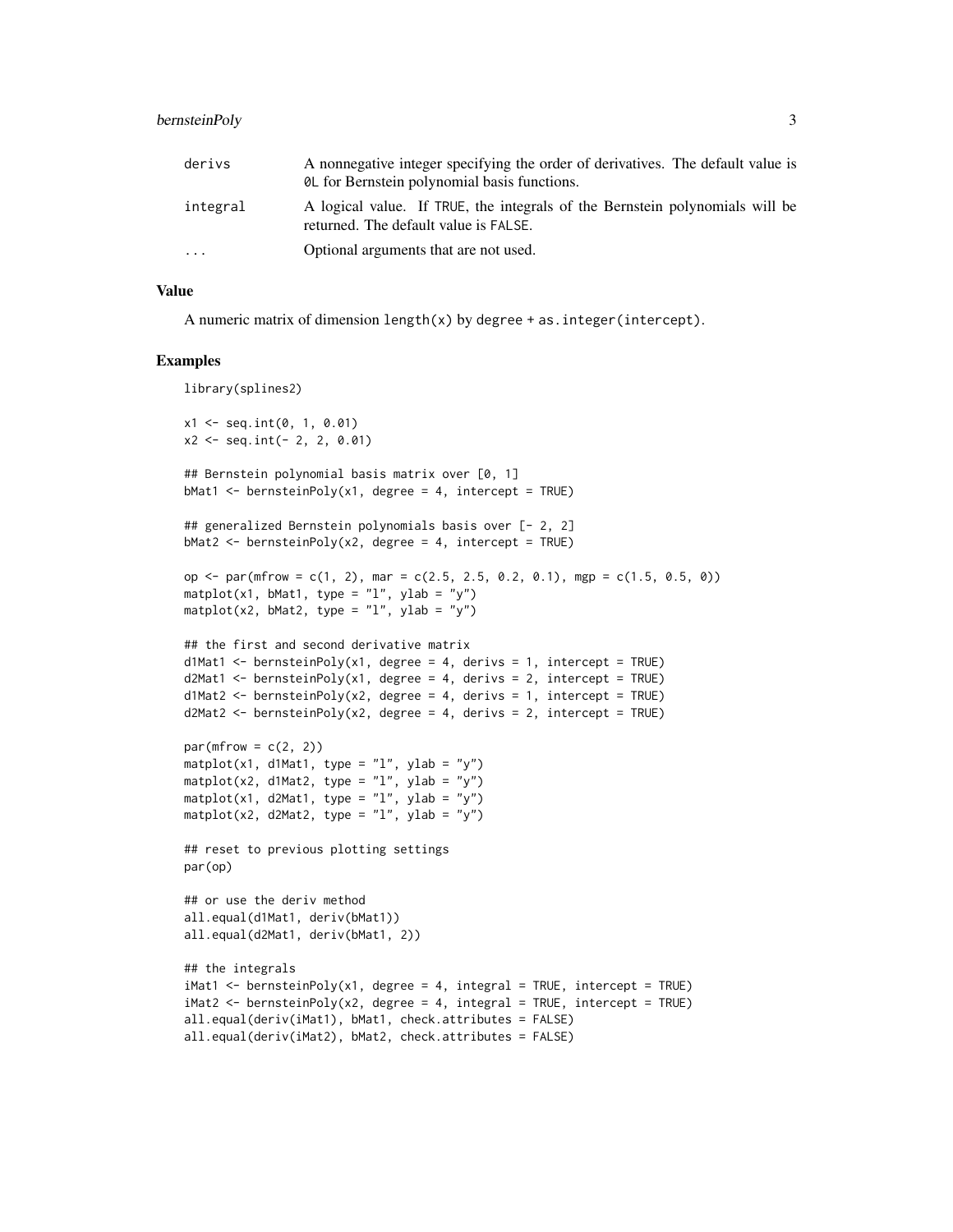Generates the B-spline basis matrix representing the family of piecewise polynomials with the specified interior knots, degree, and boundary knots, evaluated at the values of x.

#### Usage

```
bSpline(
  x,
 df = NULL,knots = NULL,
 degree = 3L,
  intercept = FALSE,
 Boundary.knots = NULL,
 derivs = 0L,
  integral = FALSE,
  ...
)
```

| $\times$  | The predictor variable. Missing values are allowed and will be returned as they<br>are.                                                                                                                                                                                                                                                                                       |
|-----------|-------------------------------------------------------------------------------------------------------------------------------------------------------------------------------------------------------------------------------------------------------------------------------------------------------------------------------------------------------------------------------|
| df        | Degree of freedom that equals to the column number of the returned matrix.<br>One can specify df rather than knots, then the function chooses df-degree<br>-as.integer(intercept) internal knots at suitable quantiles of x ignoring<br>missing values and those x outside of the boundary. If internal knots are speci-<br>fied via knots, the specified df will be ignored. |
| knots     | The internal breakpoints that define the splines. The default is NULL, which<br>results in a basis for ordinary polynomial regression. Typical values are the<br>mean or median for one knot, quantiles for more knots.                                                                                                                                                       |
| degree    | A nonnegative integer specifying the degree of the piecewise polynomial. The<br>default value is 3 for cubic splines. Zero degree is allowed for piecewise constant<br>basis functions.                                                                                                                                                                                       |
| intercept | If TRUE, the complete basis matrix will be returned. Otherwise, the first basis<br>will be excluded from the output.                                                                                                                                                                                                                                                          |
|           | Boundary. knots Boundary points at which to anchor the splines. By default, they are the range<br>of x excluding NA. If both knots and Boundary. knots are supplied, the basis<br>parameters do not depend on x. Data can extend beyond Boundary. knots.                                                                                                                      |
| derivs    | A nonnegative integer specifying the order of derivatives of B-splines. The de-<br>fault value is $\&$ L for B-spline basis functions.                                                                                                                                                                                                                                        |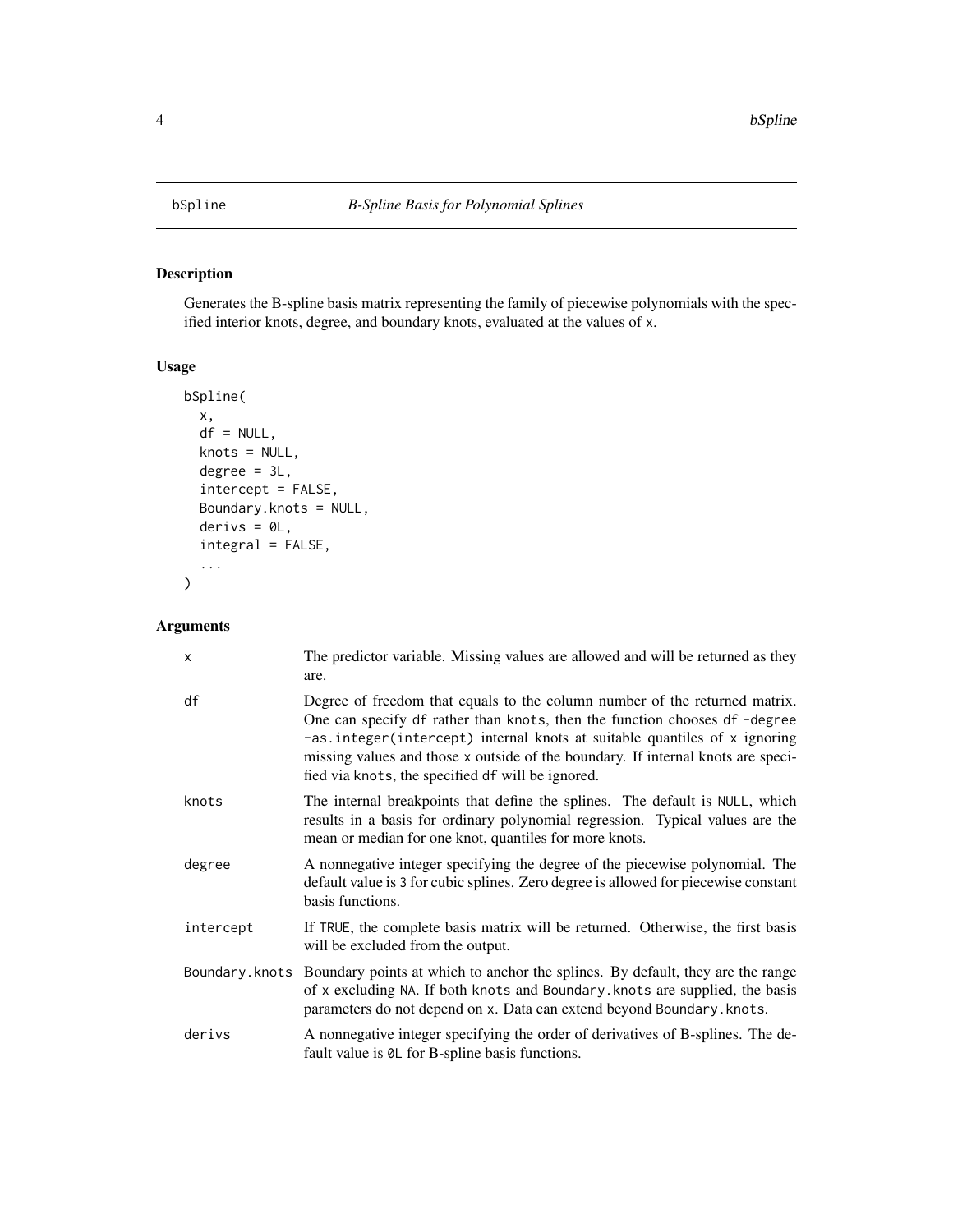#### <span id="page-4-0"></span>bSpline 5

| integral                | A logical value. If TRUE, the corresponding integrals of spline basis functions |
|-------------------------|---------------------------------------------------------------------------------|
|                         | will be returned. The default value is FALSE.                                   |
| $\cdot$ $\cdot$ $\cdot$ | Optional arguments that are not used.                                           |

#### Details

This function extends the bs() function in the splines package for B-spline basis by allowing piecewise constant (left-closed and right-open except on the right boundary) spline basis of degree zero.

#### Value

A numeric matrix of length(x) rows and df columns if df is specified or length(knots) + degree + as.integer(intercept) columns if knots are specified instead. Attributes that correspond to the arguments specified are returned mainly for other functions in this package.

#### References

De Boor, Carl. (1978). *A practical guide to splines*. Vol. 27. New York: Springer-Verlag.

#### See Also

[dbs](#page-7-1) for derivatives of B-splines; [ibs](#page-11-1) for integrals of B-splines;

```
library(splines2)
x <- seq.int(0, 1, 0.01)
knots \leq c(0.3, 0.5, 0.6)## cubic B-splines
bsMat <- bSpline(x, knots = knots, degree = 3, intercept = TRUE)
op <- par(mar = c(2.5, 2.5, 0.2, 0.1), mgp = c(1.5, 0.5, 0))
mathot(x, bshat, type = "l", ylab = "Cubic B-splines")abline(v = knots, lty = 2, col = "gray")## reset to previous plotting settings
par(op)
## the first derivaitves
d1Mat <- deriv(bsMat)
## the second derivaitves
d2Mat <- deriv(bsMat, 2)
## evaluate at new values
predict(bsMat, c(0.125, 0.801))
```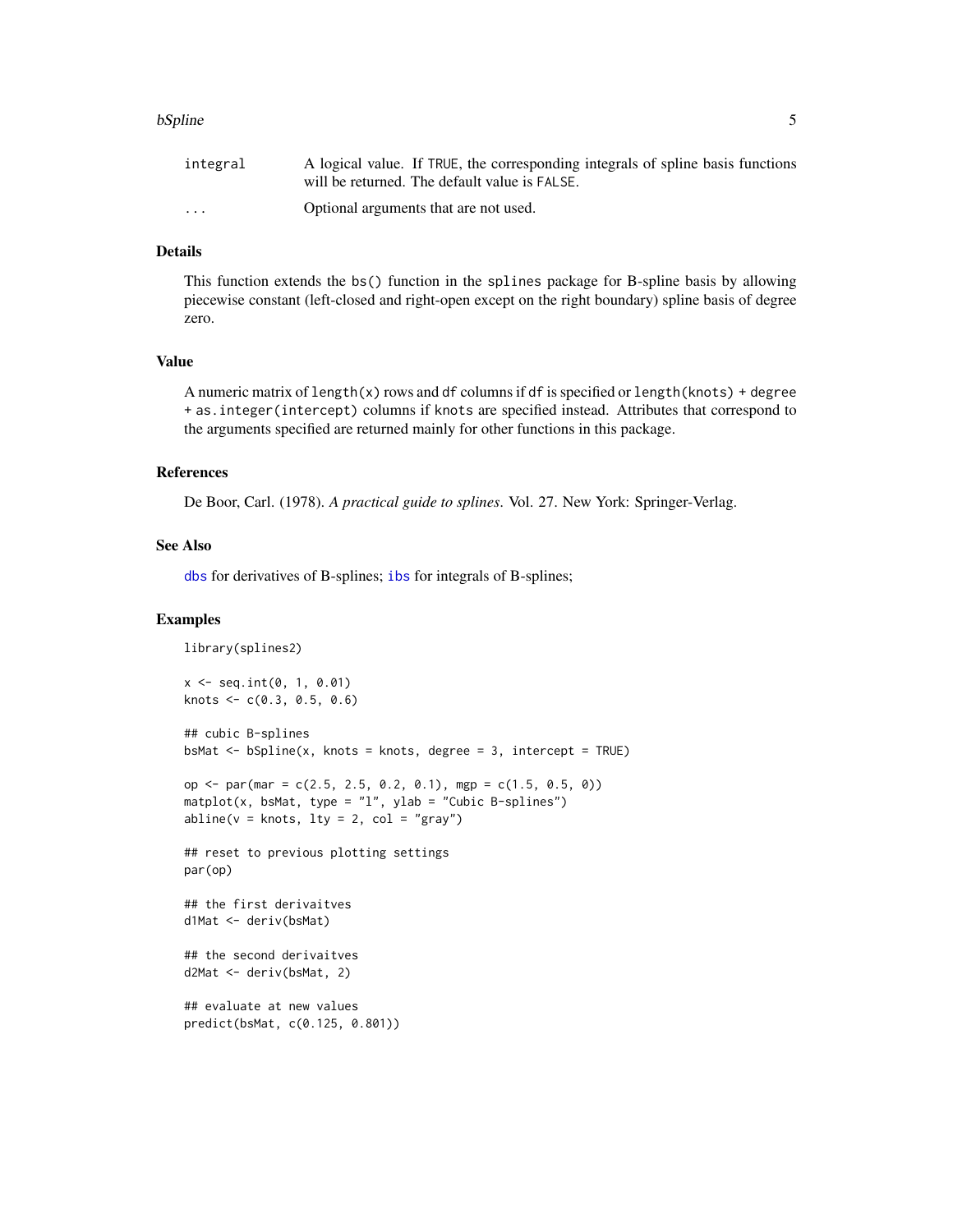<span id="page-5-1"></span><span id="page-5-0"></span>Generates the convex regression spline (called C-spline) basis matrix by integrating I-spline basis for a polynomial spline or the corresponding derivatives.

#### Usage

```
cSpline(
  x,
  df = NULL,knots = NULL,
  degree = 3L,
  intercept = TRUE,
  Boundary.knots = NULL,
  derivs = \thetaL,
  scale = TRUE,
   ...
\overline{\phantom{a}}
```

| X         | The predictor variable. Missing values are allowed and will be returned as they<br>are.                                                                                                                                                                                                                                                                                       |
|-----------|-------------------------------------------------------------------------------------------------------------------------------------------------------------------------------------------------------------------------------------------------------------------------------------------------------------------------------------------------------------------------------|
| df        | Degree of freedom that equals to the column number of the returned matrix.<br>One can specify df rather than knots, then the function chooses df-degree<br>-as.integer(intercept) internal knots at suitable quantiles of x ignoring<br>missing values and those x outside of the boundary. If internal knots are speci-<br>fied via knots, the specified of will be ignored. |
| knots     | The internal breakpoints that define the splines. The default is NULL, which<br>results in a basis for ordinary polynomial regression. Typical values are the<br>mean or median for one knot, quantiles for more knots.                                                                                                                                                       |
| degree    | The degree of C-spline defined to be the degree of the associated M-spline in-<br>stead of actual polynomial degree. For example, C-spline basis of degree 2 is<br>defined as the scaled double integral of associated M-spline basis of degree 2.                                                                                                                            |
| intercept | If TRUE by default, all of the spline basis functions are returned. Notice that<br>when using C-Spline for shape-restricted regression, intercept = TRUE should<br>be set even when an intercept term is considered additional to the spline basis in<br>the model.                                                                                                           |
|           | Boundary. knots Boundary points at which to anchor the splines. By default, they are the range<br>of x excluding NA. If both knots and Boundary. knots are supplied, the basis<br>parameters do not depend on x. Data can extend beyond Boundary. knots.                                                                                                                      |
| derivs    | A nonnegative integer specifying the order of derivatives of C-splines. The de-<br>fault value is $\theta$ L for C-spline basis functions.                                                                                                                                                                                                                                    |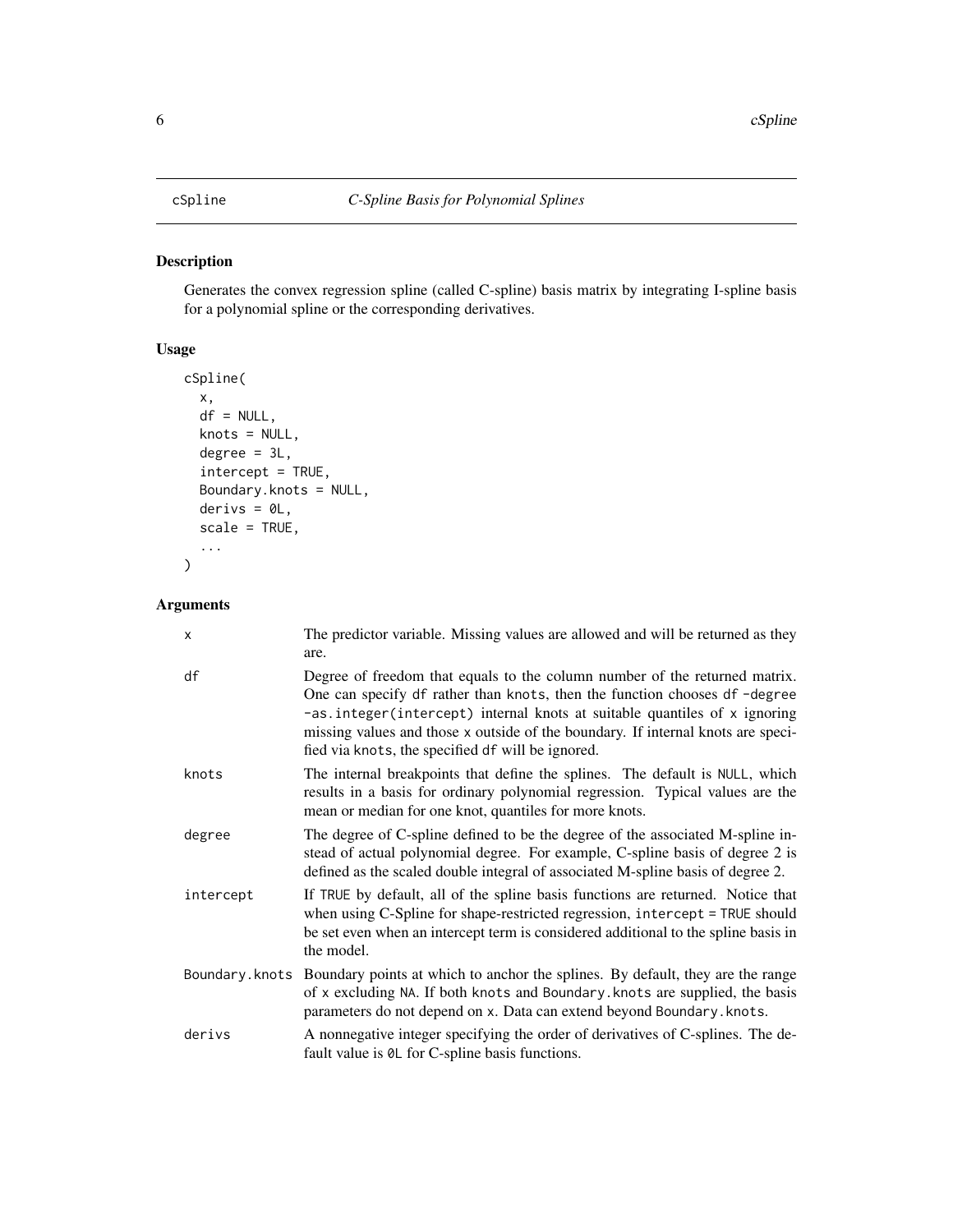#### <span id="page-6-0"></span> $cSpline$   $7$

| A logical value indicating if scaling C-splines is required. If TRUE by default, |
|----------------------------------------------------------------------------------|
| each C-spline basis is scaled to have unit height at right boundary knot. The    |
| corresponding I-spline and M-spline produced by derivemethods will be scaled     |
| to the same extent.                                                              |
| Optional arguments that are not used.                                            |
|                                                                                  |

#### Details

It is an implementation of the closed-form C-spline basis derived from the recursion formula of I-splines and M-splines.

#### Value

A numeric matrix of length(x) rows and df columns if df is specified or length(knots) + degree + as.integer(intercept) columns if knots are specified instead. Attributes that correspond to the arguments specified are returned mainly for other functions in this package.

#### References

Meyer, M. C. (2008). Inference using shape-restricted regression splines. *The Annals of Applied Statistics*, 2(3), 1013–1033.

#### See Also

[iSpline](#page-12-1) for I-splines; [mSpline](#page-15-1) for M-splines.

```
library(splines2)
x \le - seq.int(0, 1, 0.01)
knots \leq c(0.3, 0.5, 0.6)### when 'scale = TRUE' (by default)
csMat \leq cSplitine(x, knots = knots, degree = 2)op <- par(mar = c(2.5, 2.5, 0.2, 0.1), mgp = c(1.5, 0.5, 0))
\text{matplot}(x, \text{csMat}, \text{type} = "l", \text{ylab} = "C\text{-splite}abline(v = knots, lty = 2, col = "gray")isMat <- deriv(csMat)
msMat <- deriv(csMat, derivs = 2)
mathot(x, isMat, type = "l", ylab = "scaled I-spline basis")mathot(x, mshat, type = "l", ylab = "scaled M-spline basis")## reset to previous plotting settings
par(op)
### when 'scale = FALSE'
csMat <- cSpline(x, knots = knots, degree = 2, scale = FALSE)
## the corresponding I-splines and M-splines (with same arguments)
```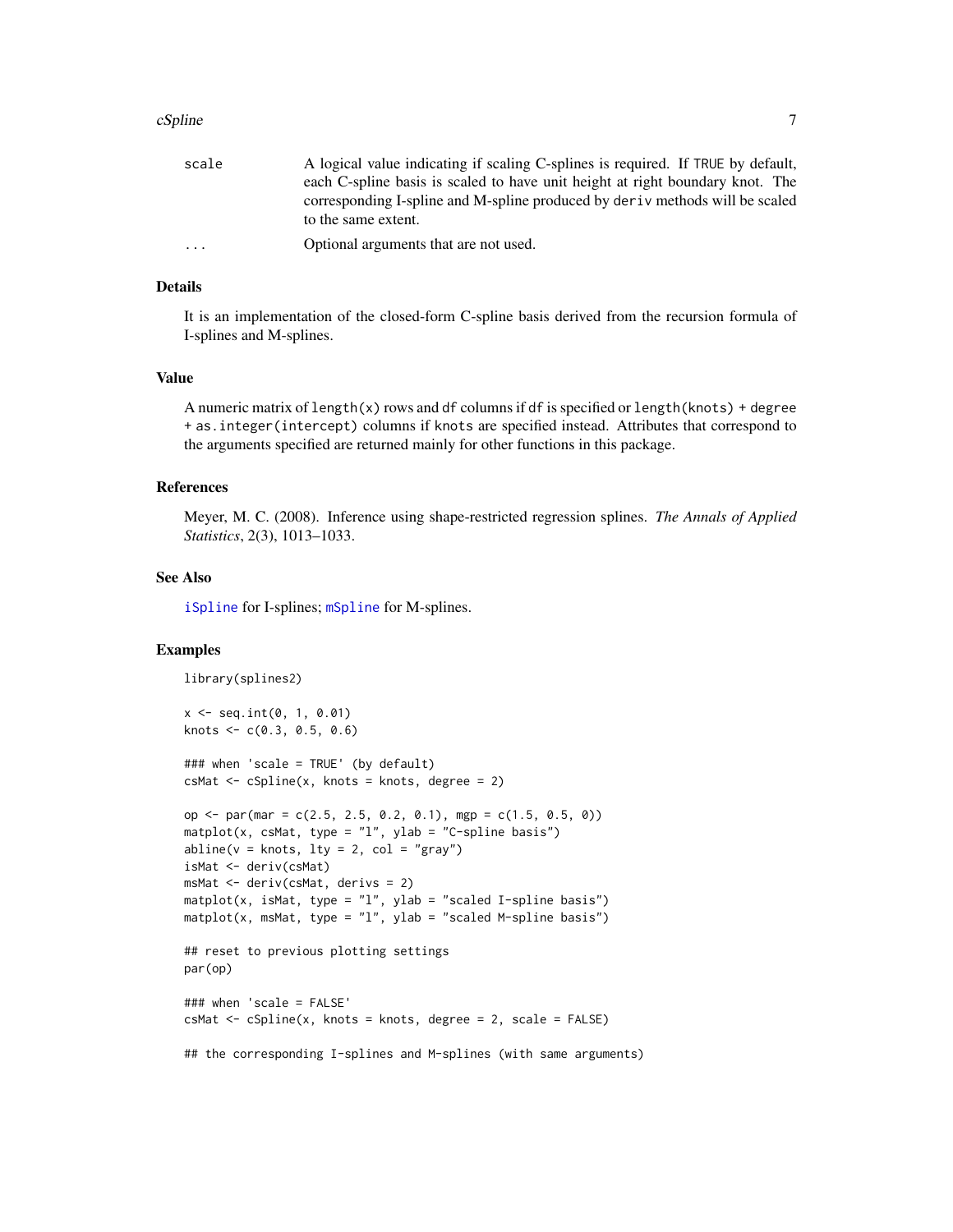```
8 dbs = 0.0 dbs = 0.0 dbs = 0.0 dbs = 0.0 dbs = 0.0 dbs = 0.0 dbs = 0.0 dbs = 0.0 dbs = 0.0 dbs = 0.0 dbs = 0.0 dbs = 0.0 dbs = 0.0 dbs = 0.0 dbs = 0.0 dbs = 0.0 dbs = 0.0 dbs = 0.0 dbs = 0.0 dbs = 0.0 dbs = 0.0 dbs = 0.0
```

```
isMat \leq iSpline(x, knots = knots, degree = 2)
msMat <- mSpline(x, knots = knots, degree = 2, intercept = TRUE)
## or using deriv methods (more efficient)
isMat1 <- deriv(csMat)
msMat1 <- deriv(csMat, derivs = 2)
## equivalent
stopifnot(all.equal(isMat, isMat1, check.attributes = FALSE))
stopifnot(all.equal(msMat, msMat1, check.attributes = FALSE))
```
<span id="page-7-1"></span>

#### dbs *Derivatives of B-Splines*

#### Description

Produces the derivatives of given order of B-splines.

#### Usage

```
dbs(
 x,
 derivs = 1L,
 df = NULL,knots = NULL,
 degree = 3L,
  intercept = FALSE,
 Boundary.knots = NULL,
  ...
)
```

| $\mathsf{x}$ | The predictor variable. Missing values are allowed and will be returned as they<br>are.                                                                                                                                                                                                                                                                                                  |
|--------------|------------------------------------------------------------------------------------------------------------------------------------------------------------------------------------------------------------------------------------------------------------------------------------------------------------------------------------------------------------------------------------------|
| derivs       | A positive integer specifying the order of derivative. The default value is 1L for<br>the first derivative.                                                                                                                                                                                                                                                                              |
| df           | Degree of freedom that equals to the column number of the returned matrix.<br>One can specify df rather than knots, then the function chooses df -degree<br>$-\text{as.integer}$ (intercept) internal knots at suitable quantiles of x ignoring<br>missing values and those x outside of the boundary. If internal knots are speci-<br>fied via knots, the specified df will be ignored. |
| knots        | The internal breakpoints that define the splines. The default is NULL, which<br>results in a basis for ordinary polynomial regression. Typical values are the<br>mean or median for one knot, quantiles for more knots.                                                                                                                                                                  |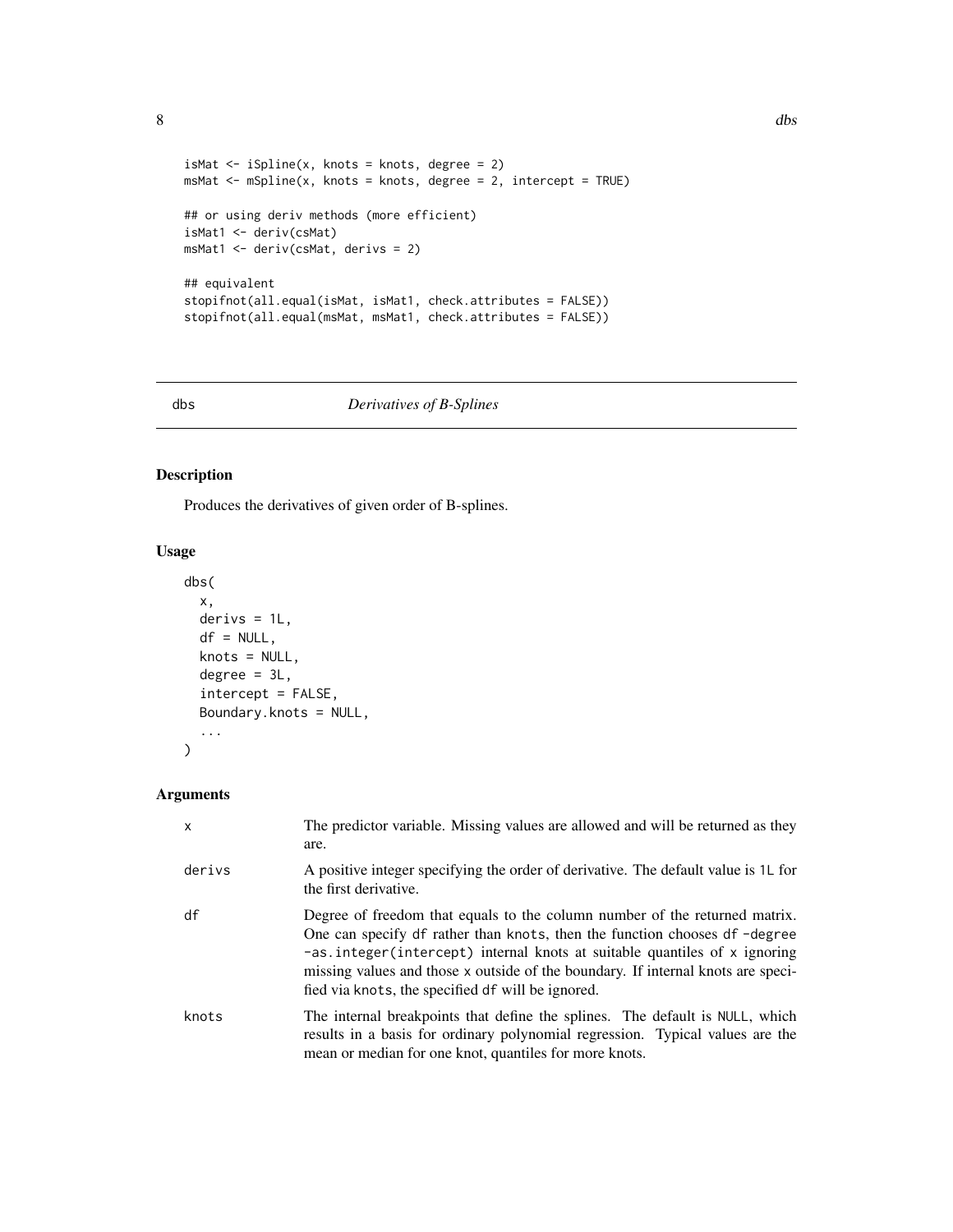<span id="page-8-0"></span>

| degree    | A nonnegative integer specifying the degree of the piecewise polynomial. The<br>default value is 3 for cubic splines. Zero degree is allowed for piecewise constant<br>basis functions.                                                                  |
|-----------|----------------------------------------------------------------------------------------------------------------------------------------------------------------------------------------------------------------------------------------------------------|
| intercept | If TRUE, the complete basis matrix will be returned. Otherwise, the first basis<br>will be excluded from the output.                                                                                                                                     |
|           | Boundary. knots Boundary points at which to anchor the splines. By default, they are the range<br>of x excluding NA. If both knots and Boundary. knots are supplied, the basis<br>parameters do not depend on x. Data can extend beyond Boundary. knots. |
| .         | Optional arguments that are not used.                                                                                                                                                                                                                    |

#### Details

This function provides a more user-friendly interface and a more consistent handling for NA's than splines::splineDesign() for derivatives of B-splines. The implementation is based on the closed-form recursion formula. At knots, the derivative is defined to be the right derivative except at the right boundary knot.

#### Value

A numeric matrix of length(x) rows and df columns if df is specified or length(knots) + degree + as.integer(intercept) columns if knots are specified instead. Attributes that correspond to the arguments specified are returned mainly for other functions in this package.

#### References

De Boor, Carl. (1978). *A practical guide to splines*. Vol. 27. New York: Springer-Verlag.

#### See Also

[bSpline](#page-3-1) for B-splines; [ibs](#page-11-1) for integrals of B-splines.

```
library(splines2)
x \le - seq.int(0, 1, 0.01)
knots <- c(0.2, 0.4, 0.7)
## the second derivative of cubic B-splines with three internal knots
dMat \leq dbs(x, derivs = 2L, knots = knots, intercept = TRUE)## compare with the results from splineDesign
ord <- attr(dMat, "degree") + 1L
bKnots <- attr(dMat, "Boundary.knots")
aKnots <- c(rep(bKnots[1L], ord), knots, rep(bKnots[2L], ord))
res <- splines::splineDesign(aKnots, x = x, derivs = 2L)
stopifnot(all.equal(res, dMat, check.attributes = FALSE))
```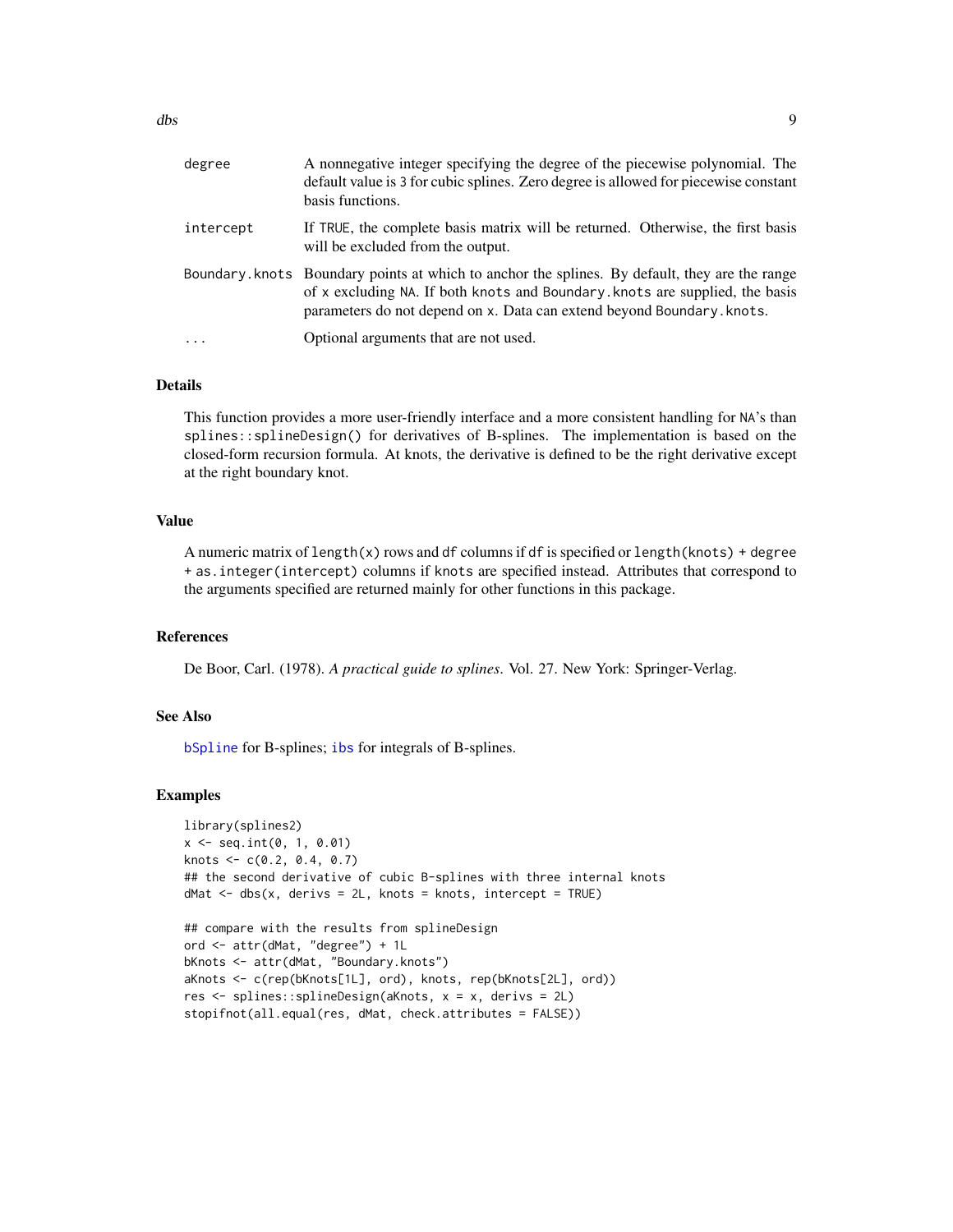<span id="page-9-0"></span>Returns derivatives of given order for the given spline basis functions.

#### Usage

```
## S3 method for class 'bSpline2'
deriv(expr, derivs = 1L, ...)## S3 method for class 'dbs'
deriv(exp, derivs = 1L, ...)## S3 method for class 'ibs'
deriv(expr, derivs = 1L, ...)
## S3 method for class 'mSpline'
deriv(exp, derivs = 1L, ...)## S3 method for class 'iSpline'
deriv(exp, derivs = 1L, ...)## S3 method for class 'cSpline'
deriv(exp, derivs = 1L, ...)## S3 method for class 'bernsteinPoly'
deriv(exp, derivs = 1L, ...)## S3 method for class 'naturalSpline'
deriv(exp, derivs = 1L, ...)
```
#### Arguments

| expr      | Objects of class bSpline2, ibs, mSpline, iSpline, cSpline, bernsteinPoly<br>or natural Spline with attributes describing knots, degree, etc. |
|-----------|----------------------------------------------------------------------------------------------------------------------------------------------|
| derivs    | A positive integer specifying the order of derivatives. By default, it is 1L for the<br>first derivatives.                                   |
| $\ddotsc$ | Optional arguments that are not used.                                                                                                        |

#### Details

At knots, the derivative is defined to be the right derivative except at the right boundary knot. By default, the function returns the first derivatives. For derivatives of order greater than one, nested function calls such as deriv(deriv(expr)) are supported but not recommended. For a better performance, argument derivs should be specified instead.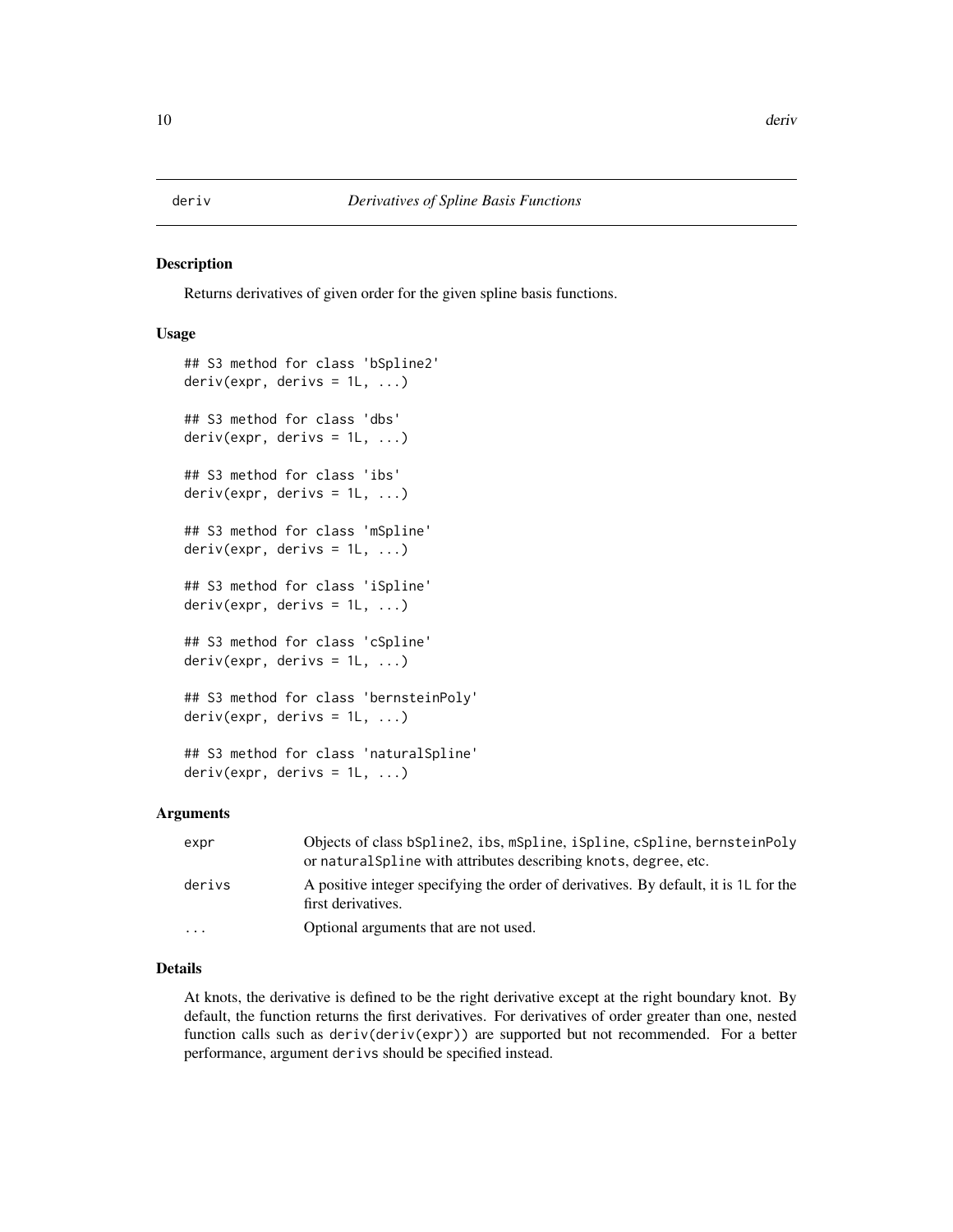#### deriv and the contract of the contract of the contract of the contract of the contract of the contract of the contract of the contract of the contract of the contract of the contract of the contract of the contract of the

This function is designed for objects produced by this package. It internally extracts necessary specification about the spline/polynomial basis matrix from its attributes. Therefore, the function will not work if the key attributes are not available after some operations.

#### Value

A numeric matrix of the same dimension with the input expr.

```
library(splines2)
x \leq c(\text{seq.int}(0, 1, 0.1), \text{NA}) # NA's will be kept.
knots \leq c(0.3, 0.5, 0.6)## helper function
stopifnot_equivalent <- function(...) {
    stopifnot(all.equal(..., check.attributes = FALSE))
}
## integal of B-splines and the corresponding B-splines integrated
ibsMat \leq - ibs(x, knots = knots)
bsMat <- bSpline(x, knots = knots)
## the first derivative
d1Mat <- deriv(ibsMat)
stopifnot_equivalent(bsMat, d1Mat)
## the second derivative
d2Mat1 <- deriv(bsMat)
d2Mat2 <- deriv(ibsMat, derivs = 2L)
stopifnot_equivalent(d2Mat1, d2Mat2)
## nested calls are supported
d2Mat3 <- deriv(deriv(ibsMat))
stopifnot_equivalent(d2Mat2, d2Mat3)
## C-splines, I-splines, M-splines and the derivatives
csMat <- cSpline(x, knots = knots, intercept = TRUE, scale = FALSE)
isMat \leq iSplitine(x, knots = knots, intercept = TRUE)stopifnot_equivalent(isMat, deriv(csMat))
msMat \leq mSplitne(x, knots = knots, intercept = TRUE)stopifnot_equivalent(msMat, deriv(isMat))
stopifnot_equivalent(msMat, deriv(csMat, 2))
stopifnot_equivalent(msMat, deriv(deriv(csMat)))
dmsMat \leq mSpline(x, knots = knots, intercept = TRUE, derivs = 1)
stopifnot_equivalent(dmsMat, deriv(msMat))
stopifnot_equivalent(dmsMat, deriv(isMat, 2))
stopifnot_equivalent(dmsMat, deriv(deriv(isMat)))
stopifnot_equivalent(dmsMat, deriv(csMat, 3))
stopifnot_equivalent(dmsMat, deriv(deriv(deriv(csMat))))
```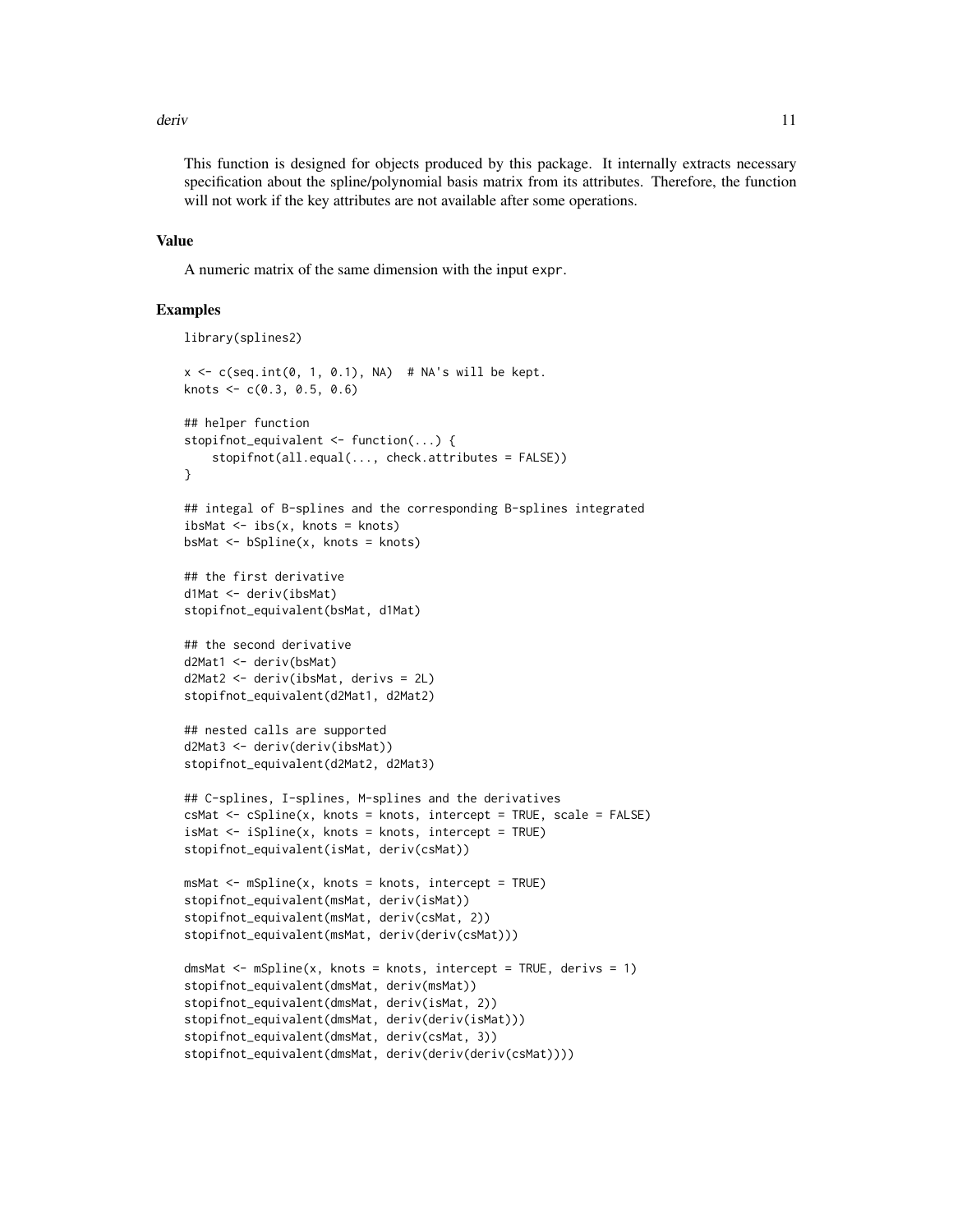<span id="page-11-1"></span><span id="page-11-0"></span>Generates basis matrix for integrals of B-splines.

### Usage

```
ibs(
  x,
 df = NULL,knots = NULL,
 degree = 3,
  intercept = FALSE,
 Boundary.knots = NULL,
  ...
)
```
### Arguments

| $\mathsf{x}$ | The predictor variable. Missing values are allowed and will be returned as they<br>are.                                                                                                                                                                                                                                                                                       |
|--------------|-------------------------------------------------------------------------------------------------------------------------------------------------------------------------------------------------------------------------------------------------------------------------------------------------------------------------------------------------------------------------------|
| df           | Degree of freedom that equals to the column number of the returned matrix.<br>One can specify df rather than knots, then the function chooses df-degree<br>-as.integer(intercept) internal knots at suitable quantiles of x ignoring<br>missing values and those x outside of the boundary. If internal knots are speci-<br>fied via knots, the specified df will be ignored. |
| knots        | The internal breakpoints that define the splines. The default is NULL, which<br>results in a basis for ordinary polynomial regression. Typical values are the<br>mean or median for one knot, quantiles for more knots.                                                                                                                                                       |
| degree       | A nonnegative integer specifying the degree of the piecewise polynomial. The<br>default value is 3 for cubic splines. Zero degree is allowed for piecewise constant<br>basis functions.                                                                                                                                                                                       |
| intercept    | If TRUE, the complete basis matrix will be returned. Otherwise, the first basis<br>will be excluded from the output.                                                                                                                                                                                                                                                          |
|              | Boundary. knots Boundary points at which to anchor the splines. By default, they are the range<br>of x excluding NA. If both knots and Boundary. knots are supplied, the basis<br>parameters do not depend on x. Data can extend beyond Boundary. knots.                                                                                                                      |
| .            | Optional arguments that are not used.                                                                                                                                                                                                                                                                                                                                         |

#### Details

The implementation is based on the closed-form recursion formula.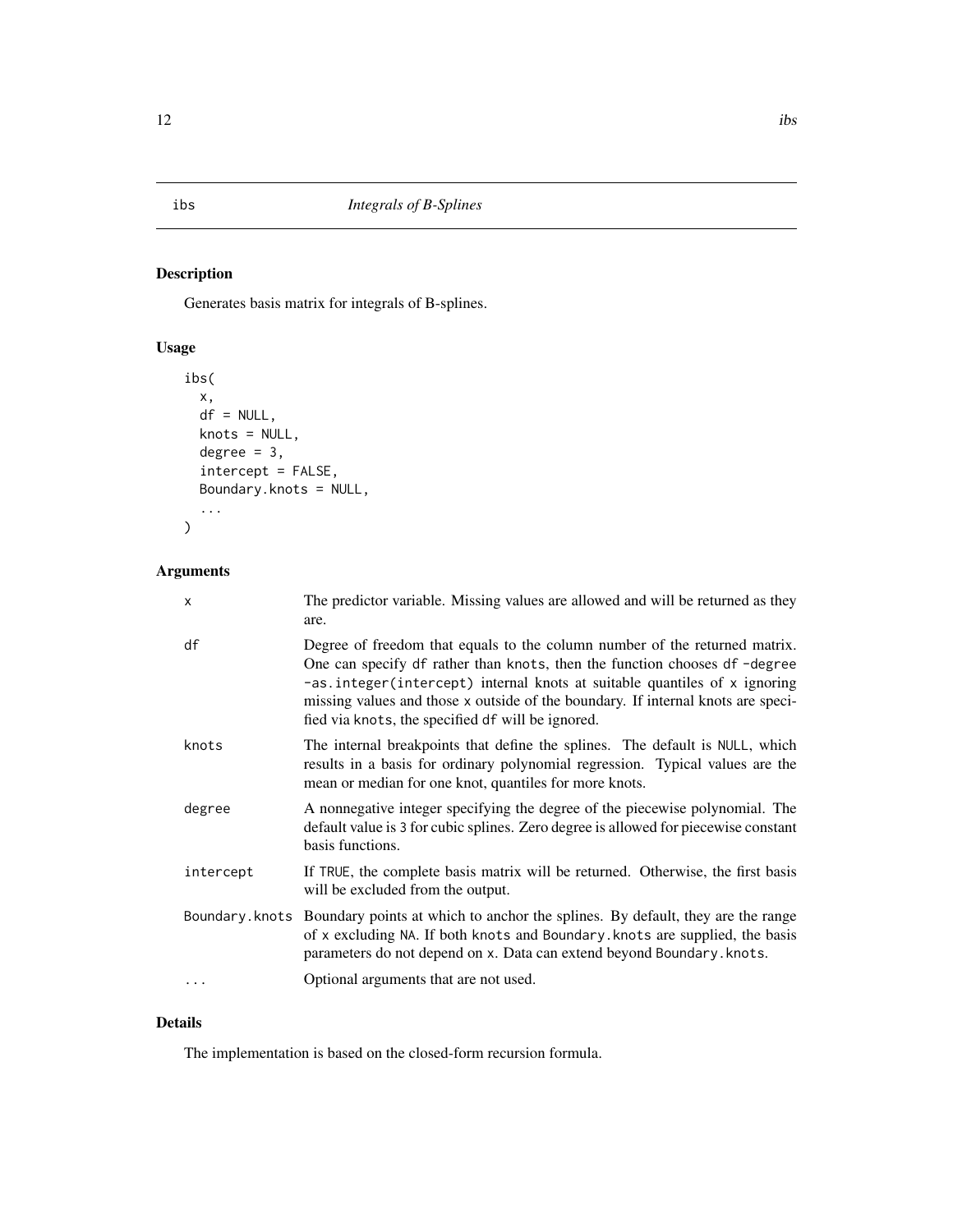#### <span id="page-12-0"></span>iSpline 13

#### Value

A numeric matrix of length(x) rows and df columns if df is specified or length(knots) + degree + as.integer(intercept) columns if knots are specified instead. Attributes that correspond to the arguments specified are returned mainly for other functions in this package.

#### References

De Boor, Carl. (1978). *A practical guide to splines*. Vol. 27. New York: Springer-Verlag.

#### See Also

[bSpline](#page-3-1) for B-splines; [dbs](#page-7-1) for derivatives of B-splines;

#### Examples

library(splines2)

```
x \le - seq.int(0, 1, 0.01)
knots <- c(0.2, 0.4, 0.7, 0.9)
ibsMat \leq ibs(x, knots = knots, degree = 1, intercept = TRUE)
```

```
## get the corresponding B-splines by bSpline()
bsMat0 \leftarrow bSplitne(x, knots = knots, degree = 1, intercept = TRUE)## or by the deriv() method
bsMat <- deriv(ibsMat)
stopifnot(all.equal(bsMat0, bsMat, check.attributes = FALSE))
```

```
## plot B-spline basis with their corresponding integrals
op \leq par(mfrow = c(1, 2))
matplot(x, bsMat, type = "l", ylab = "B-spline basis")abline(v = knots, lty = 2, col = "gray")mathot(x, ibsMat, type = "l", ylab = "Integral of B-spline basis")abline(v = knots, lty = 2, col = "gray")
```

```
## reset to previous plotting settings
par(op)
```
<span id="page-12-1"></span>iSpline *I-Spline Basis for Polynomial Splines*

#### Description

Generates the I-spline (integral of M-spline) basis matrix for a polynomial spline or the corresponding derivatives of given order.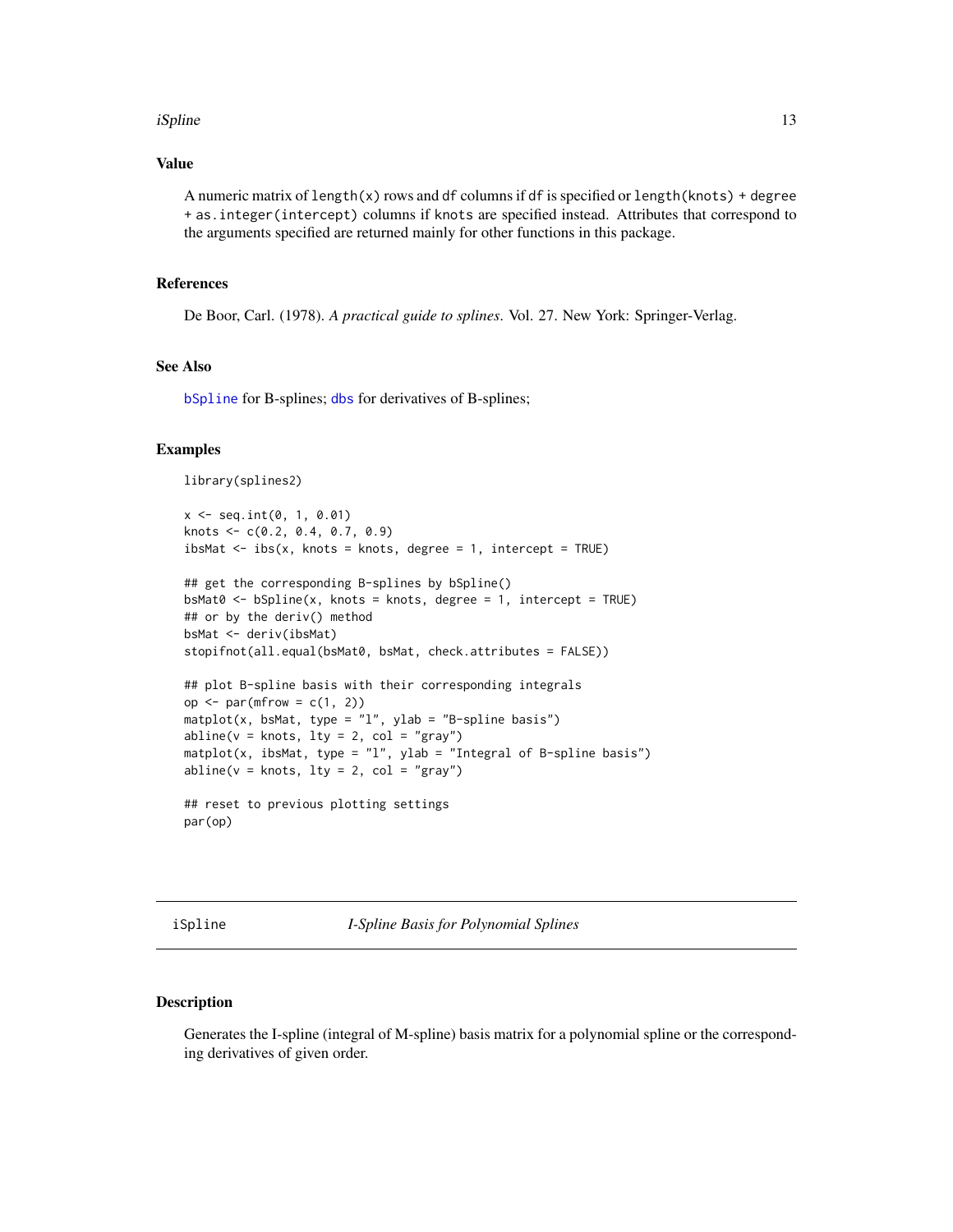#### 14 is a state of the state of the state of the state of the state of the state of the state of the state of the state of the state of the state of the state of the state of the state of the state of the state of the state

#### Usage

```
iSpline(
  x,
  df = NULL,knots = NULL,
  degree = 3L,
  intercept = TRUE,
  Boundary.knots = NULL,
  derivs = 0L,
  ...
\overline{\phantom{a}}
```
#### Arguments

| $\times$  | The predictor variable. Missing values are allowed and will be returned as they<br>are.                                                                                                                                                                                                                                                                                       |
|-----------|-------------------------------------------------------------------------------------------------------------------------------------------------------------------------------------------------------------------------------------------------------------------------------------------------------------------------------------------------------------------------------|
| df        | Degree of freedom that equals to the column number of the returned matrix.<br>One can specify df rather than knots, then the function chooses df-degree<br>-as.integer(intercept) internal knots at suitable quantiles of x ignoring<br>missing values and those x outside of the boundary. If internal knots are speci-<br>fied via knots, the specified df will be ignored. |
| knots     | The internal breakpoints that define the splines. The default is NULL, which<br>results in a basis for ordinary polynomial regression. Typical values are the<br>mean or median for one knot, quantiles for more knots.                                                                                                                                                       |
| degree    | The degree of I-spline defined to be the degree of the associated M-spline instead<br>of actual polynomial degree. For example, I-spline basis of degree 2 is defined<br>as the integral of associated M-spline basis of degree 2.                                                                                                                                            |
| intercept | If TRUE by default, all of the spline basis functions are returned. Notice that when<br>using I-Spline for monotonic regression, intercept = TRUE should be set even<br>when an intercept term is considered additional to the spline basis functions.                                                                                                                        |
|           | Boundary. knots Boundary points at which to anchor the splines. By default, they are the range<br>of x excluding NA. If both knots and Boundary. knots are supplied, the basis<br>parameters do not depend on x. Data can extend beyond Boundary. knots.                                                                                                                      |
| derivs    | A nonnegative integer specifying the order of derivatives of I-splines.                                                                                                                                                                                                                                                                                                       |
| .         | Optional arguments that are not used.                                                                                                                                                                                                                                                                                                                                         |

#### Details

It is an implementation of the closed-form I-spline basis based on the recursion formula given by Ramsay (1988).

#### Value

A numeric matrix of length(x) rows and df columns if df is specified or length(knots) + degree + as.integer(intercept) columns if knots are specified instead. Attributes that correspond to the arguments specified are returned mainly for other functions in this package.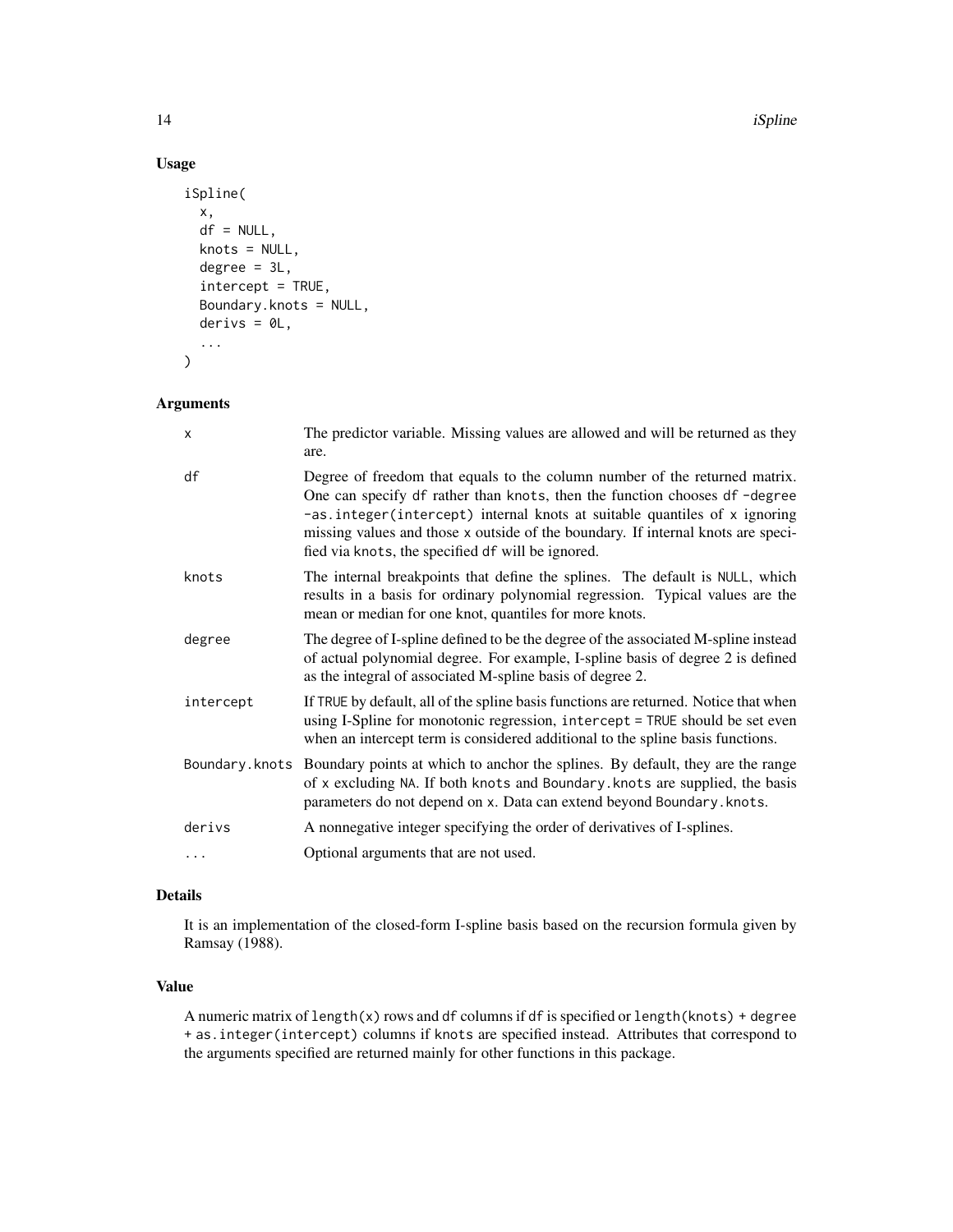<span id="page-14-0"></span>knots and the set of the set of the set of the set of the set of the set of the set of the set of the set of the set of the set of the set of the set of the set of the set of the set of the set of the set of the set of the

#### References

Ramsay, J. O. (1988). Monotone regression splines in action. *Statistical Science*, 3(4), 425–441.

#### See Also

[mSpline](#page-15-1) for M-splines; [cSpline](#page-5-1) for C-splines;

#### Examples

library(splines2)

```
## Example given in the reference paper by Ramsay (1988)
x \le - seq.int(0, 1, by = 0.01)
knots <- c(0.3, 0.5, 0.6)
isMat \leftarrow iSpliter(x, knots = knots, degree = 2)op <- par(mar = c(2.5, 2.5, 0.2, 0.1), mgp = c(1.5, 0.5, 0))
\text{matplot}(x, \text{ isMat}, \text{ type} = "1", \text{ ylab} = "I-spline basis")abline(v = knots, lty = 2, col = "gray")## reset to previous plotting settings
par(op)
## the derivative of I-splines is M-spline
msMat1 \leftarrow iSplite(x, knots = knots, degree = 2, derives = 1)msMat2 < - mSplitne(x, knots = knots, degree = 2, intercept = TRUE)stopifnot(all.equal(msMat1, msMat2))
```
knots *Extract Knots from the Given Object*

#### Description

Methods for the generic function knots from the stats package to obtain internal or boundary knots from the objects produced by this package.

#### Usage

```
## S3 method for class 'bSpline2'
knots(Fn, type = c("internal", "boundary"), ...)## S3 method for class 'dbs'
knots(Fn, type = c("internal", "boundary"), ...)
## S3 method for class 'ibs'
knots(Fn, type = c("internal", "boundary"), ...)## S3 method for class 'mSpline'
```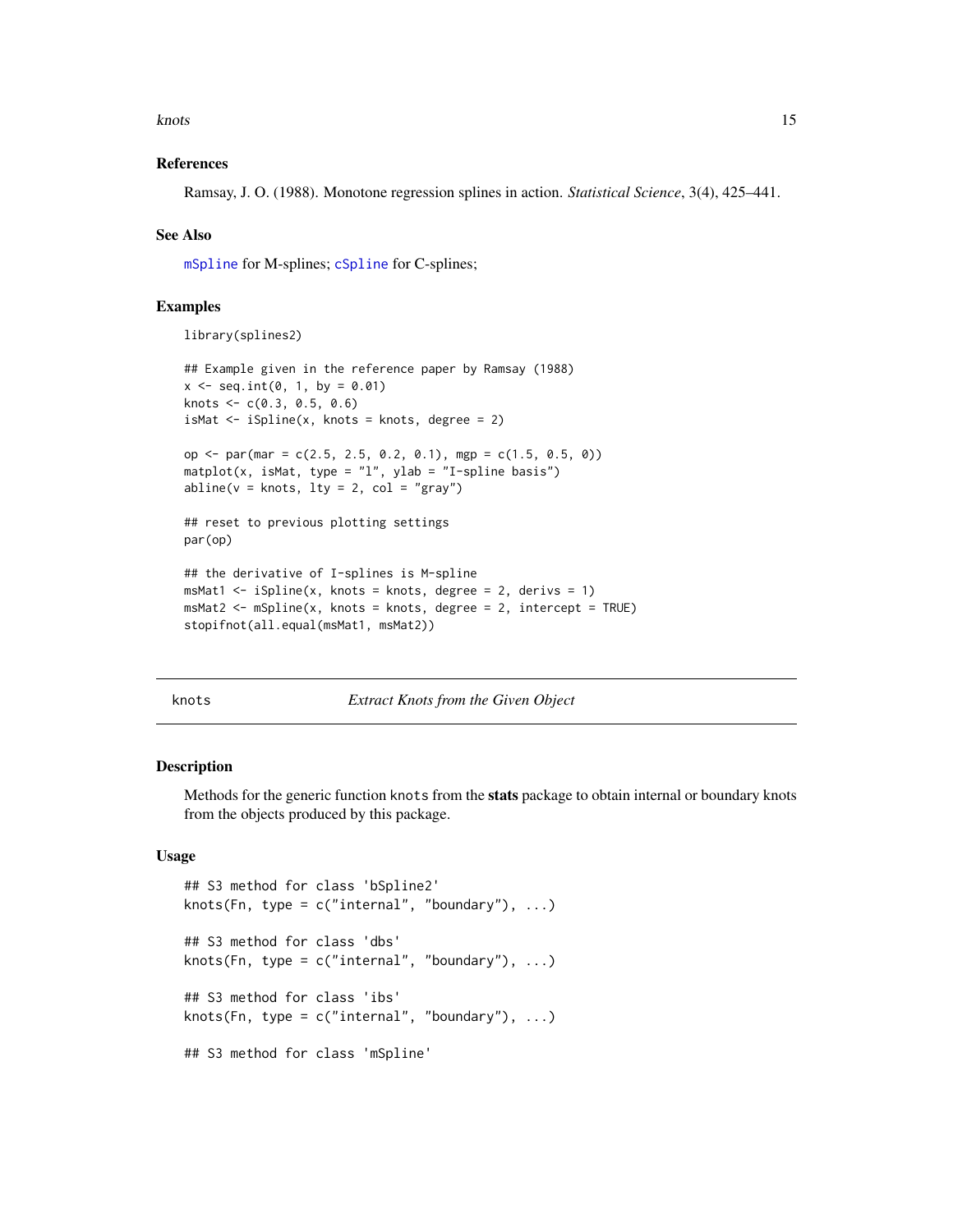```
knots(Fn, type = c("internal", "boundary"), ...)
## S3 method for class 'iSpline'
knots(Fn, type = c("internal", "boundary"), ...)
## S3 method for class 'cSpline'
knots(Fn, type = c("internal", "boundary"), ...)## S3 method for class 'bernsteinPoly'
knots(Fn, type = c("internal", "boundary"), ...)
## S3 method for class 'naturalSpline'
knots(Fn, type = c("internal", "boundary"), ...)
```
#### Arguments

| Fn        | An splines object produced by this package.                                                                                                                                 |
|-----------|-----------------------------------------------------------------------------------------------------------------------------------------------------------------------------|
| type      | A character vector of length one indicating the type of knots to return. The avail-<br>able choices are "internal" for internal knots and "Boundary" for boundary<br>knots. |
| $\ddotsc$ | Optional arguments that are not used now.                                                                                                                                   |

#### Value

A numerical vector.

#### Examples

```
library(splines2)
set.seed(123)
x < - rnorm(100)
## B-spline basis
bsMat \leftarrow bSpline(x, df = 8, degree = 3)
## extract internal knots placed based on the quantile of x
(internal_knots <- knots(bsMat))
## extract boundary knots placed based on the range of x
boundary_knots <- knots(bsMat, type = "boundary")
all.equal(boundary_knots, range(x))
```
<span id="page-15-1"></span>mSpline *M-Spline Basis for Polynomial Splines*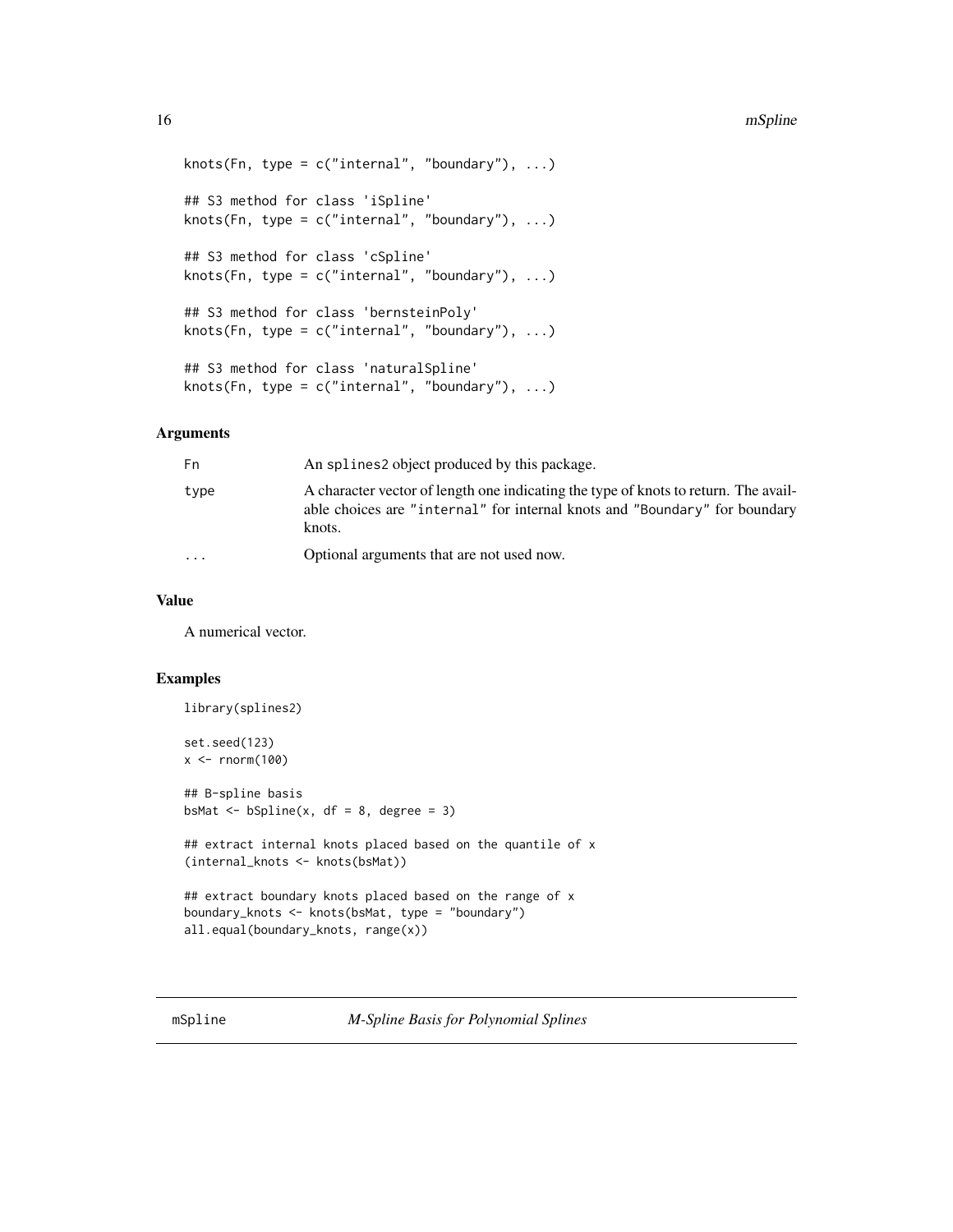#### mSpline that the state of the state of the state of the state of the state of the state of the state of the state of the state of the state of the state of the state of the state of the state of the state of the state of t

#### Description

Generates the basis matrix of regular M-spline, periodic M-spline, and the corresponding integrals and derivatives.

#### Usage

```
mSpline(
  x,
  df = NULL,knots = NULL,
  degree = 3L,
  intercept = FALSE,
  Boundary.knots = NULL,
  periodic = FALSE,
  derivs = \thetaL,
  integral = FALSE,
  ...
\mathcal{L}
```

| x         | The predictor variable. Missing values are allowed and will be returned as they<br>are.                                                                                                                                                                                                                                                                                                                                                                                                                                                                                                                                                                                                               |
|-----------|-------------------------------------------------------------------------------------------------------------------------------------------------------------------------------------------------------------------------------------------------------------------------------------------------------------------------------------------------------------------------------------------------------------------------------------------------------------------------------------------------------------------------------------------------------------------------------------------------------------------------------------------------------------------------------------------------------|
| df        | Degree of freedom that equals to the column number of the returned matrix.<br>One can specify df rather than knots. For M-splines, the function chooses<br>df -degree -as.integer(intercept) internal knots at suitable quantiles of x<br>ignoring missing values and those x outside of the boundary. For periodic M-<br>spline (periodic = TRUE), df -as.integer(intercept) internal knots will be<br>chosen at suitable quantiles of x relative to the beginning of the cyclic intervals<br>they belong to (see Examples) and the number of internal knots must be greater<br>or equal to the specified degree -1. If internal knots are specified via knots,<br>the specified df will be ignored. |
| knots     | The internal breakpoints that define the splines. The default is NULL, which<br>results in a basis for ordinary polynomial regression. Typical values are the<br>mean or median for one knot, quantiles for more knots. For periodic splines<br>(periodic = TRUE), the number of knots must be greater or equal to the specified<br>degree $-1$ .                                                                                                                                                                                                                                                                                                                                                     |
| degree    | A nonnegative integer specifying the degree of the piecewise polynomial. The<br>default value is 3 for cubic splines. Zero degree is allowed for piecewise constant<br>basis functions.                                                                                                                                                                                                                                                                                                                                                                                                                                                                                                               |
| intercept | If TRUE, the complete basis matrix will be returned. Otherwise, the first basis<br>will be excluded from the output.                                                                                                                                                                                                                                                                                                                                                                                                                                                                                                                                                                                  |
|           | Boundary. knots Boundary points at which to anchor the splines. By default, they are the range<br>of x excluding NA. If both knots and Boundary. knots are supplied, the ba-<br>sis parameters do not depend on x. Data can extend beyond Boundary. knots.<br>For periodic splines (periodic $=$ TRUE), the specified boundary knots define the<br>cyclic interval.                                                                                                                                                                                                                                                                                                                                   |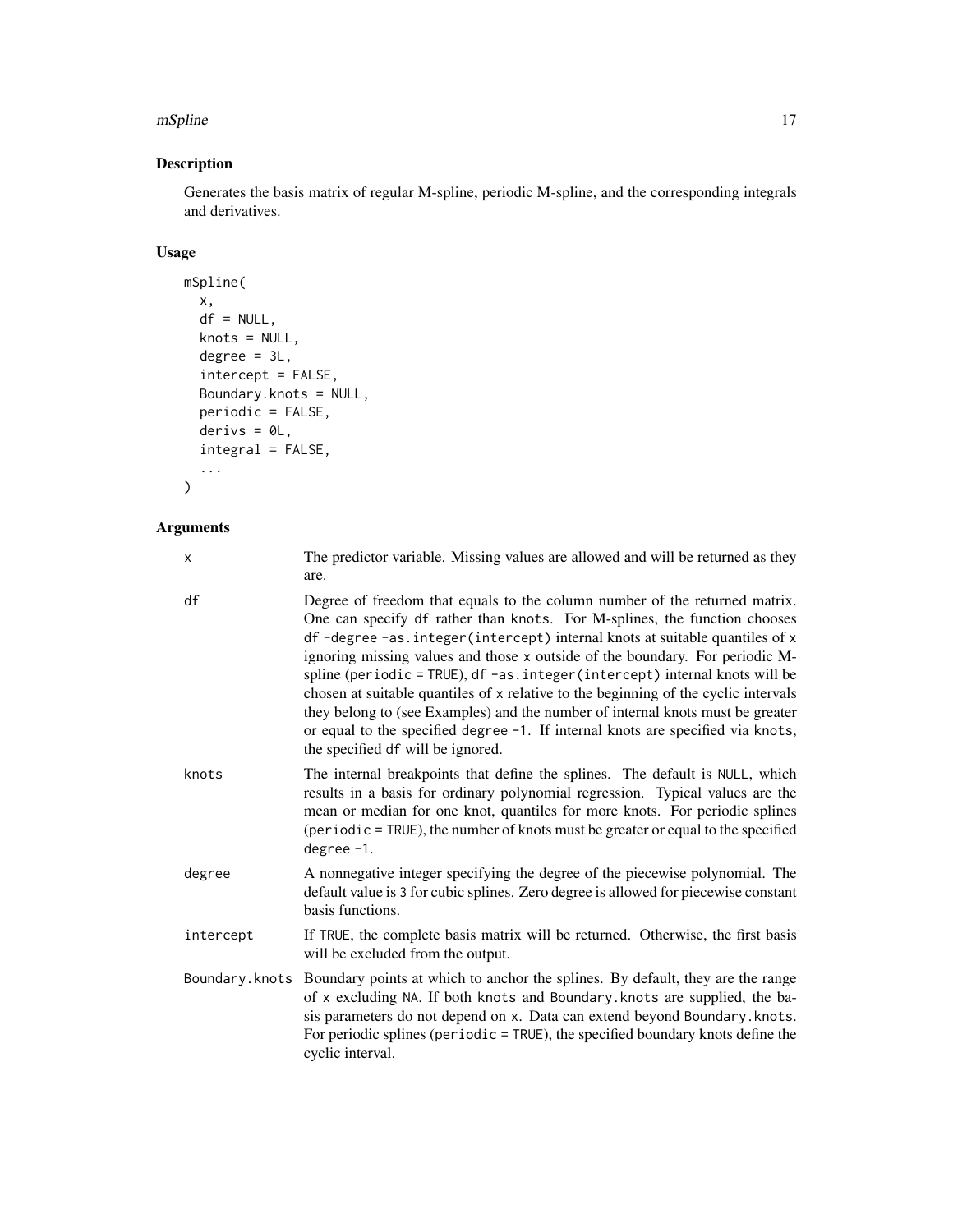<span id="page-17-0"></span>

| periodic | A logical value. If TRUE, the periodic splines will be returned instead of regular<br>M-splines. The default value is FALSE.                                                                                                    |
|----------|---------------------------------------------------------------------------------------------------------------------------------------------------------------------------------------------------------------------------------|
| derivs   | A nonnegative integer specifying the order of derivatives of M-splines. The<br>default value is $\theta$ L for M-spline basis functions.                                                                                        |
| integral | A logical value. If TRUE, the corresponding integrals of spline basis functions<br>will be returned. The default value is FALSE. For periodic splines, the integral of<br>each basis is integrated from the left boundary knot. |
| $\cdot$  | Optional arguments that are not used.                                                                                                                                                                                           |

#### Details

This function contains an implementation of the closed-form M-spline basis based on the recursion formula given by Ramsay (1988) or periodic M-spline basis following the procedure producing periodic B-splines given in Piegl and Tiller (1997). For monotone regression, one can use I-splines (see [iSpline](#page-12-1)) instead of M-splines.

#### Value

A numeric matrix of length $(x)$  rows and df columns if df is specified. If knots are specified instead, the output matrix will consist of length(knots) + degree + as.integer(intercept) columns if periodic = FALSE, or length(knots) + as.integer(intercept) columns if periodic = TRUE. Attributes that correspond to the arguments specified are returned for usage of other functions in this package.

#### References

Ramsay, J. O. (1988). Monotone regression splines in action. *Statistical science*, 3(4), 425–441. Piegl, L., & Tiller, W. (1997). *The NURBS book*. Springer Science \& Business Media.

#### See Also

[bSpline](#page-3-1) for B-splines; [iSpline](#page-12-1) for I-splines; [cSpline](#page-5-1) for C-splines.

```
library(splines2)
```

```
### example given in the reference paper by Ramsay (1988)
x \le - seq.int(0, 1, 0.01)
knots \leq c(0.3, 0.5, 0.6)msMat <- mSpline(x, knots = knots, degree = 2, intercept = TRUE)
op \le par(mar = c(2.5, 2.5, 0.2, 0.1), mgp = c(1.5, 0.5, 0))
matplot(x, msMat, type = "l", ylab = "y")
abline(v = knots, lty = 2, col = "gray")## derivatives of M-splines
dmsMat <- mSpline(x, knots = knots, degree = 2,
                  intercept = TRUE, derives = 1)
```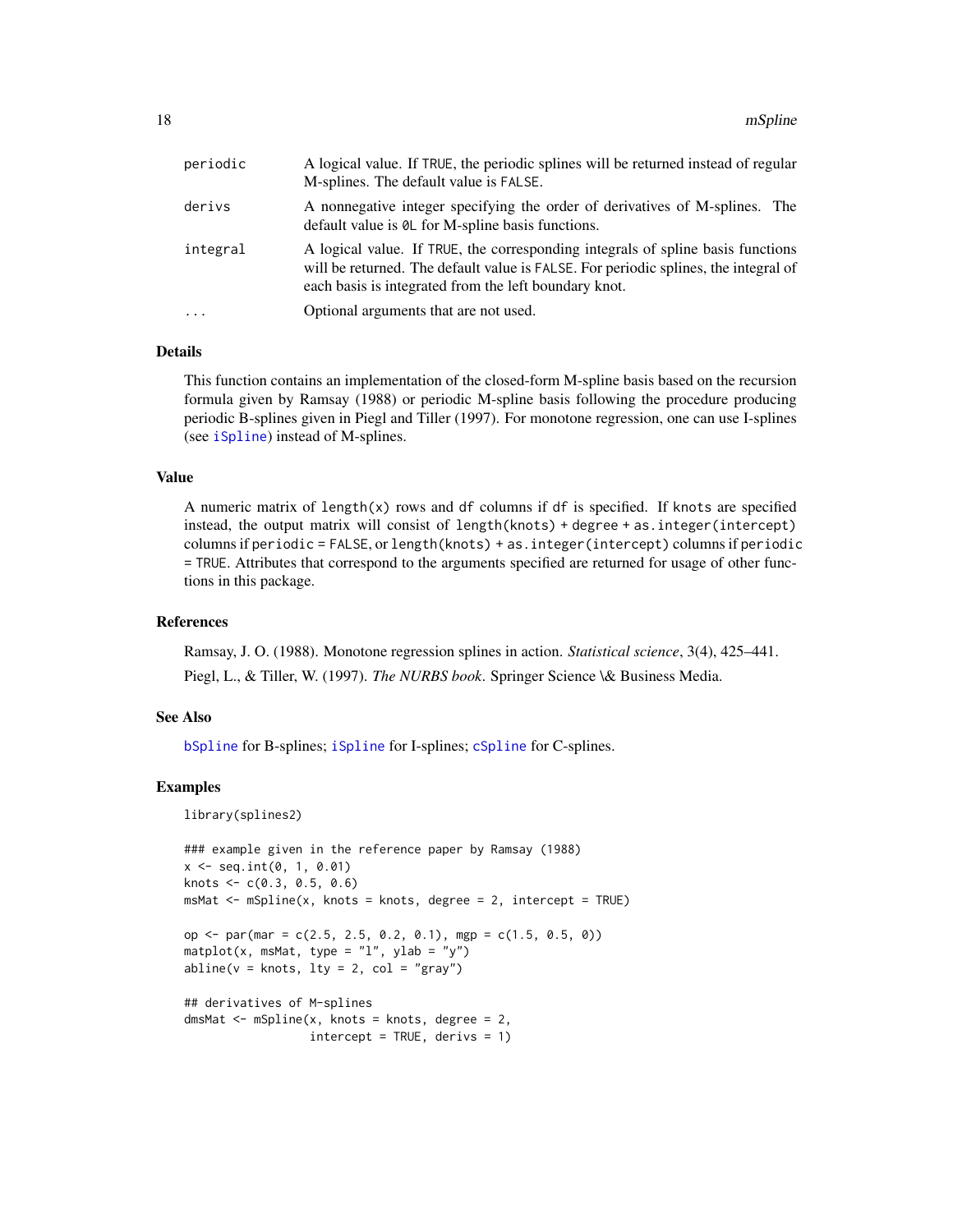#### mSpline 19

```
## or using the deriv method
dmsMat1 <- deriv(msMat)
stopifnot(all.equal(dmsMat, dmsMat1, check.attributes = FALSE))
### periodic M-splines
x \le - seq.int(0, 3, 0.01)
bknots \leq c(0, 1)pMat <- mSpline(x, knots = knots, degree = 3, intercept = TRUE,
                Boundary.knots = bknots, periodic = TRUE)
## integrals
iMat <- mSpline(x, knots = knots, degree = 3, intercept = TRUE,
                Boundary.knots = bknots, periodic = TRUE, integral = TRUE)
## first derivatives by "derivs = 1"
dMat1 \leftarrow mSplite(x, knots = knots, degree = 3, intercept = TRUE,Boundary.knots = bknots, periodic = TRUE, derivs = 1)
## first derivatives by using the deriv() method
dMat2 <- deriv(pMat)
par(mfrow = c(2, 2))matplot(x, pMat, type = "l", ylab = "Periodic Basis")
abline(v = seq.int(0, max(x)), 1ty = 2, col = "grey")matplot(x, iMat, type = "l", ylab = "Integrals from 0")
abline(v = seq.int(0, max(x)), h = seq.int(0, max(x)), lty = 2, col = "grey")matplot(x, dMat1, type = "l", ylab = "1st derivatives by 'derivs=1'")
abline(v = seq.int(0, max(x)), lty = 2, col = "grey")matplot(x, dMat2, type = "l", ylab = "1st derivatives by 'deriv()'")
abline(v = seq.int(0, max(x)), lty = 2, col = "grey")## reset to previous plotting settings
par(op)
### default placement of internal knots for periodic splines
default_knots <- function(x, df, intercept = FALSE,
                        Boundary.knots = range(x, na.rm = TRUE) {
    ## get x in the cyclic interval [0, 1)
    x2 <- (x - Boundary.knots[1]) %% (Boundary.knots[2] - Boundary.knots[1])
    knots \leq quantile(x2, probs = seq(0, 1, length.out = df + 2 - intercept))
    unname(knots[- c(1, length(knots))])
}
df \leftarrow 8degree <- 3
intercept <- TRUE
internal_knots <- default_knots(x, df, intercept)
## 1. specify df
split = \text{basis1 = splines2::mSpline}(x, \text{degree = degree}, \text{df = df},periodic = TRUE, intercept = intercept)
## 2. specify knots
spline_basis2 = splines2::mSpline(x, degree = degree, knots = internal_knots,
                                    periodic = TRUE, intercept = intercept)
all.equal(internal_knots, knots(spline_basis1))
all.equal(spline_basis1, spline_basis2)
```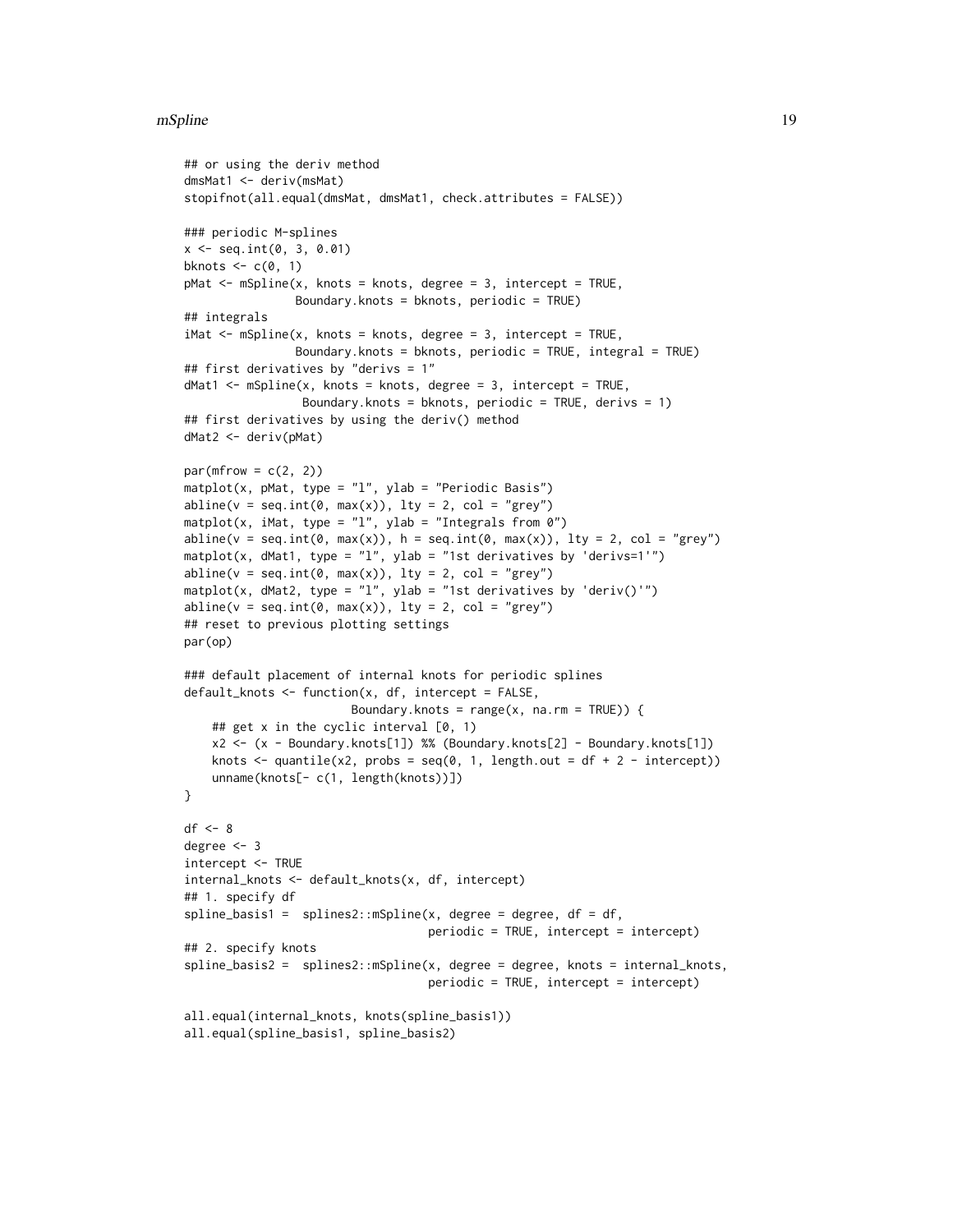<span id="page-19-0"></span>

Generates the nonnegative natural cubic spline basis matrix, the corresponding integrals (from the left boundary knot), or derivatives of given order. Each basis is assumed to follow a linear trend for x outside of boundary.

#### Usage

```
naturalSpline(
  x,
  df = NULL,knots = NULL,
  intercept = FALSE,
 Boundary.knots = NULL,
  derivs = 0L,
  integral = FALSE,
  ...
)
```

| $\times$  | The predictor variable. Missing values are allowed and will be returned as they<br>are.                                                                                                                                                                                                                                                                                                                              |
|-----------|----------------------------------------------------------------------------------------------------------------------------------------------------------------------------------------------------------------------------------------------------------------------------------------------------------------------------------------------------------------------------------------------------------------------|
| df        | Degree of freedom that equals to the column number of returned matrix. One<br>can specify df rather than knots, then the function chooses df -1 -as. integer (intercept)<br>internal knots at suitable quantiles of x ignoring missing values and those x out-<br>side of the boundary. Thus, df must be greater than or equal to 2. If internal<br>knots are specified via knots, the specified df will be ignored. |
| knots     | The internal breakpoints that define the splines. The default is NULL, which<br>results in a basis for ordinary polynomial regression. Typical values are the<br>mean or median for one knot, quantiles for more knots.                                                                                                                                                                                              |
| intercept | If TRUE, the complete basis matrix will be returned. Otherwise, the first basis<br>will be excluded from the output.                                                                                                                                                                                                                                                                                                 |
|           | Boundary. knots Boundary points at which to anchor the splines. By default, they are the range<br>of x excluding NA. If both knots and Boundary. knots are supplied, the basis<br>parameters do not depend on x. Data can extend beyond Boundary. knots.                                                                                                                                                             |
| derivs    | A nonnegative integer specifying the order of derivatives of natural splines. The<br>default value is $\theta$ L for the spline basis functions.                                                                                                                                                                                                                                                                     |
| integral  | A logical value. The default value is FALSE. If TRUE, this function will return the<br>integrated natural splines from the left boundary knot.                                                                                                                                                                                                                                                                       |
|           | Optional arguments that are not used.                                                                                                                                                                                                                                                                                                                                                                                |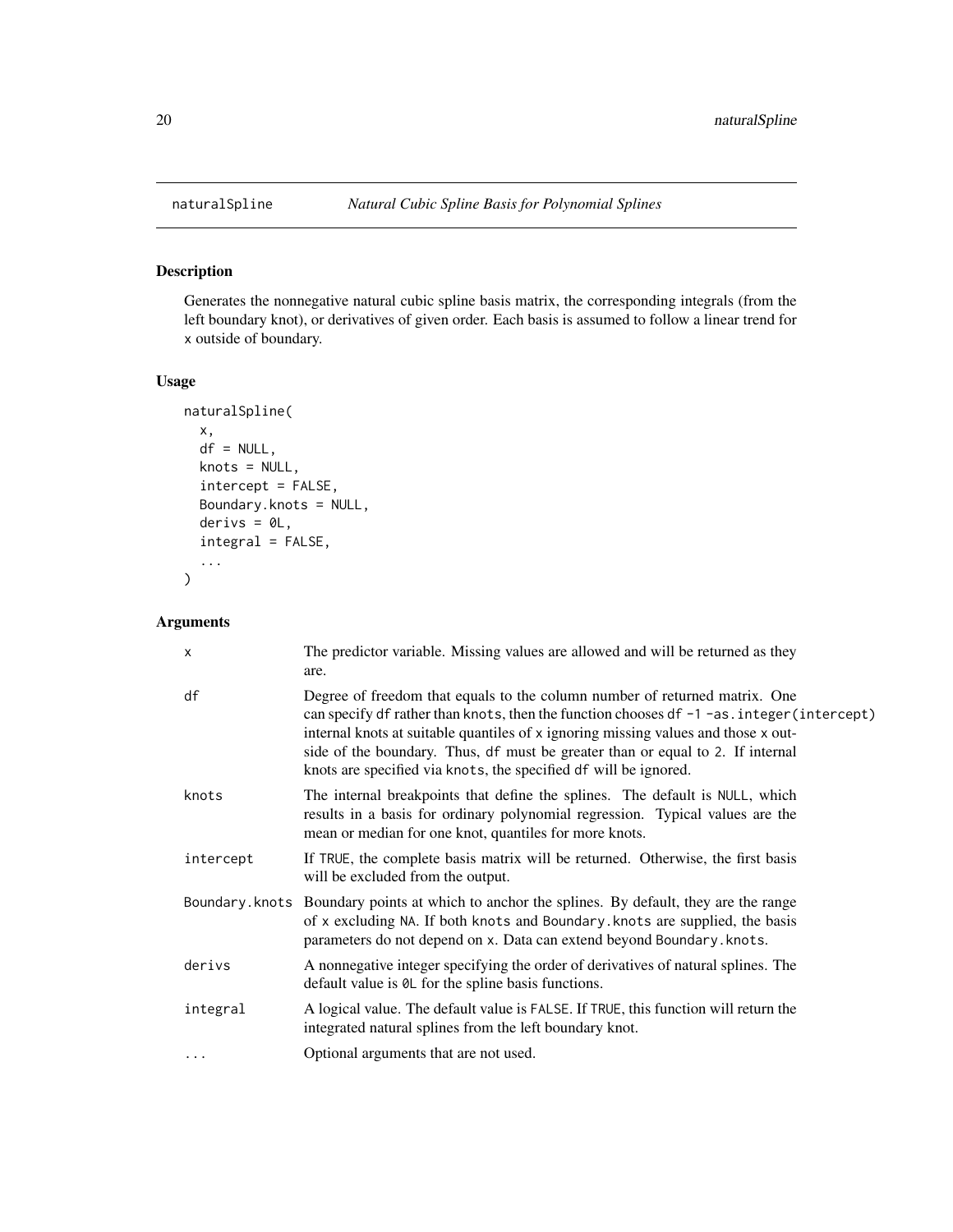#### <span id="page-20-0"></span>naturalSpline 21

#### Details

It is an implementation of the natural spline basis based on B-spline basis, which utilizes the closeform null space that can be derived from the recursive formula for the second derivatives of Bsplines. The constructed spline basis functions are intended to be nonnegative within boundary with second derivatives being zeros at boundary knots.

A similar implementation is provided by splines::ns, which uses QR decomposition to find the null space of the second derivatives of B-spline basis at boundary knots. However, there is no guarantee that the resulting basis functions are nonnegative within boundary.

#### Value

A numeric matrix of length(x) rows and df columns if df is specified or length(knots) + 1 + as.integer(intercept) columns if knots are specified instead. Attributes that correspond to the arguments specified are returned for usage of other functions in this package.

#### See Also

[bSpline](#page-3-1) for B-splines; [mSpline](#page-15-1) for M-splines; [iSpline](#page-12-1) for I-splines.

```
library(splines2)
x \leq - seq.int(0, 1, 0.01)
knots <-c(0.3, 0.5, 0.6)## natural spline basis
nsMat0 <- naturalSpline(x, knots = knots, intercept = TRUE)
## integrals
nsMat1 <- naturalSpline(x, knots = knots, intercept = TRUE, integral = TRUE)
## first derivatives
nsMat2 <- naturalSpline(x, knots = knots, intercept = TRUE, derivs = 1)
## second derivatives
nsMat3 <- naturalSpline(x, knots = knots, intercept = TRUE, derivs = 2)
op \le par(mfrow = c(2, 2), mar = c(2.5, 2.5, 0.2, 0.1), mgp = c(1.5, 0.5, 0))
mathot(x, nsMat0, type = "l", ylab = "basis")\text{maplot}(x, \text{nsMat1}, \text{type} = "1", \text{ylab} = "integral")mathot(x, nsMat2, type = "l", ylab = "1st derivative")matplot(x, nsMat3, type = "l", ylab = "2nd derivative")
par(op) # reset to previous plotting settings
## use the deriv method
all.equal(nsMat0, deriv(nsMat1), check.attributes = FALSE)
all.equal(nsMat2, deriv(nsMat0))
all.equal(nsMat3, deriv(nsMat2))
all.equal(nsMat3, deriv(nsMat0, 2))
```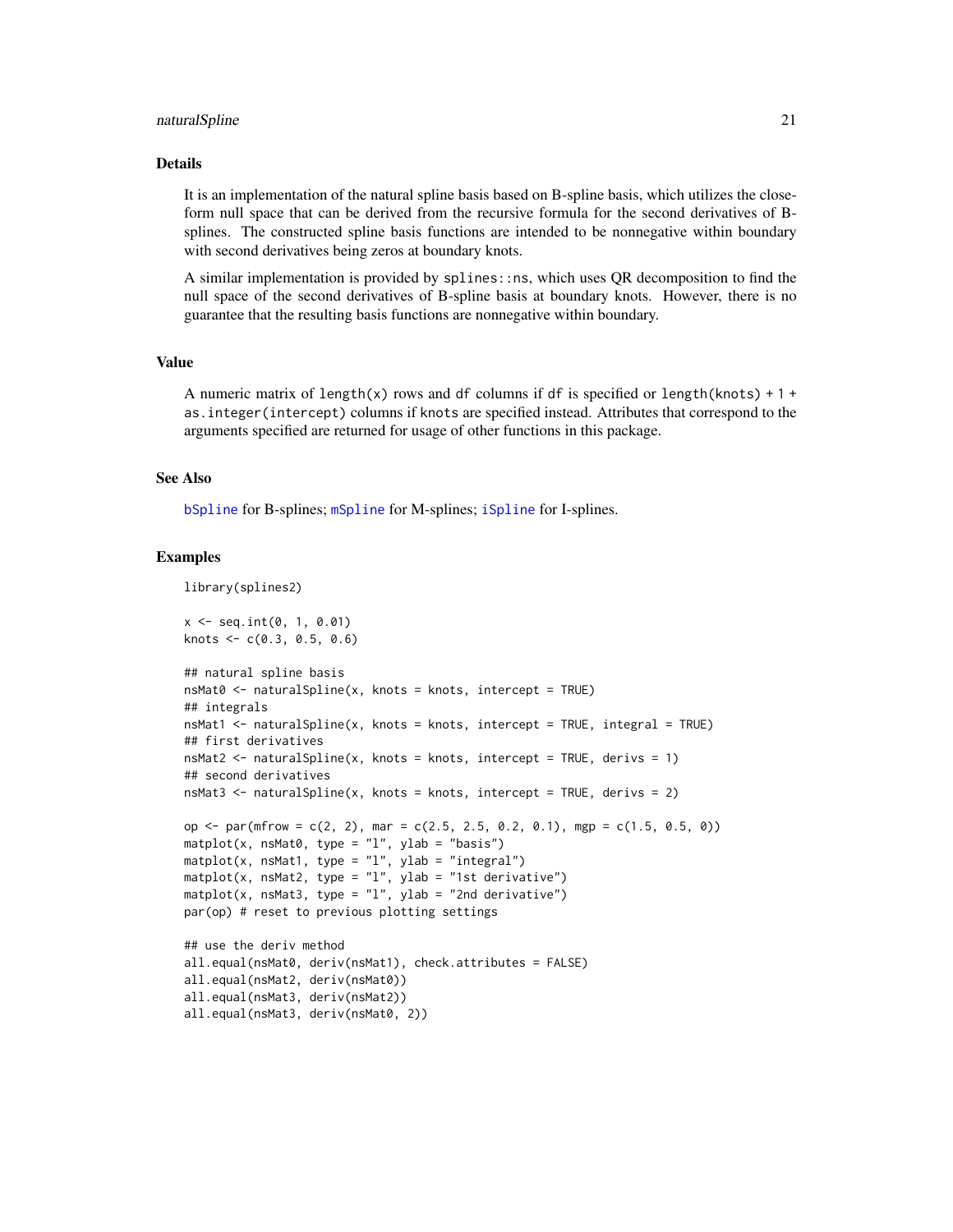<span id="page-21-0"></span>

This function evaluates a predefined spline basis at a (new) given x.

#### Usage

```
## S3 method for class 'bSpline2'
predict(object, newx, ...)
## S3 method for class 'dbs'
predict(object, newx, ...)
## S3 method for class 'ibs'
predict(object, newx, ...)
## S3 method for class 'mSpline'
predict(object, newx, ...)
## S3 method for class 'iSpline'
predict(object, newx, ...)
## S3 method for class 'cSpline'
predict(object, newx, ...)
## S3 method for class 'bernsteinPoly'
predict(object, newx, ...)
## S3 method for class 'naturalSpline'
predict(object, newx, ...)
```
#### Arguments

| object   | Objects of class bSpline2, ibs, mSpline, iSpline, cSpline, bernsteinPoly<br>or natural Spline with attributes describing knots, degree, etc. |
|----------|----------------------------------------------------------------------------------------------------------------------------------------------|
| newx     | The x values at which evaluations are required.                                                                                              |
| $\cdots$ | Optional arguments that are not used.                                                                                                        |

#### Details

These are methods for the generic function predict for objects inheriting from class bSpline2, ibs, mSpline, iSpline, cSpline, naturalSpline, or bernsteinPoly. If newx is not given, the function returns the input object.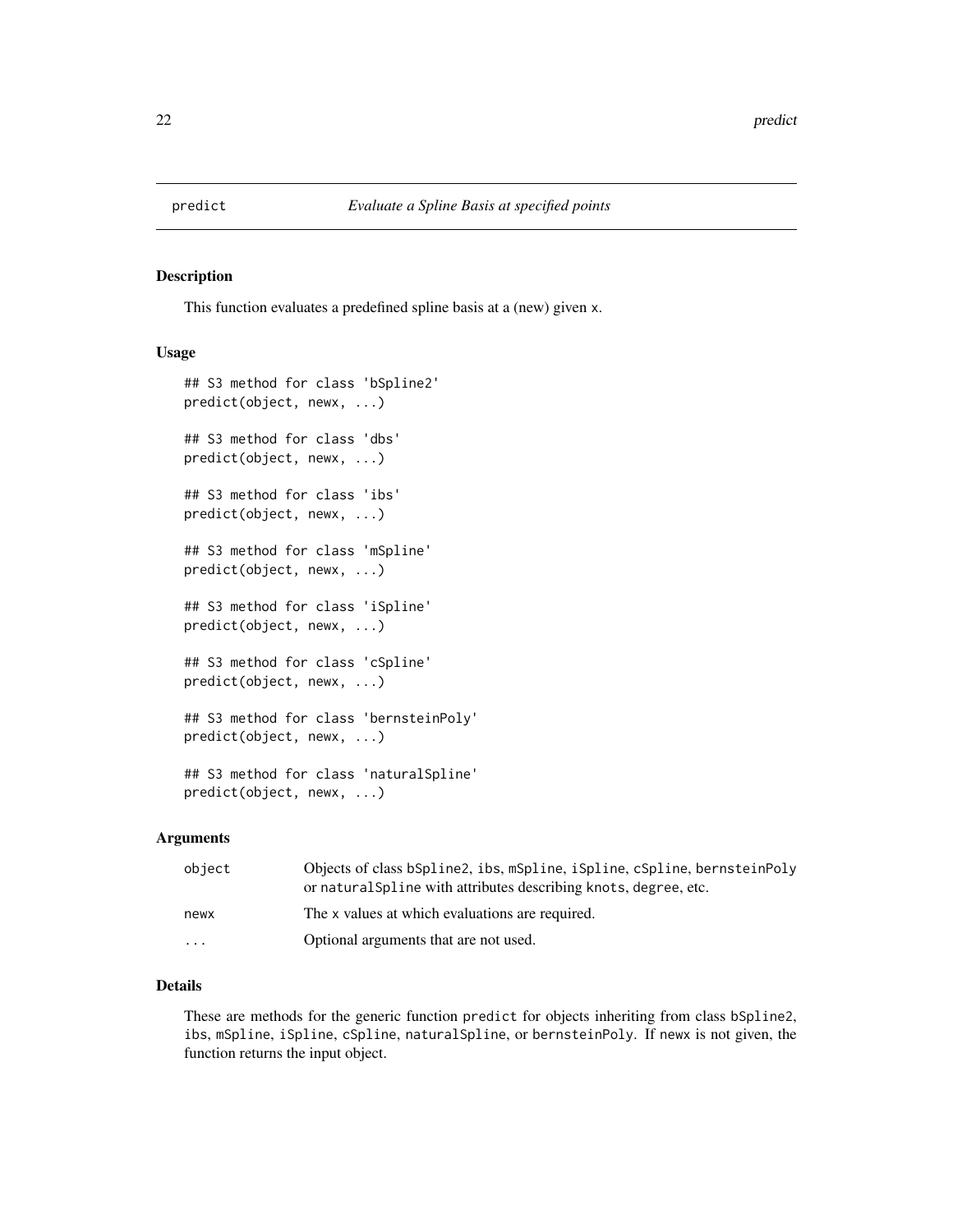#### <span id="page-22-0"></span>splines2 23

#### Value

An object just like the object input, except evaluated at the new values of x.

#### Examples

```
library(splines2)
x \le - seq.int(0, 1, 0.2)
knots <- c(0.3, 0.5, 0.6)
newX <- seq.int(0.1, 0.9, 0.2)
## for B-splines
bsMat \leq bSpline(x, knots = knots, degree = 2)
predict(bsMat, newX)
## for integral of B-splines
ibsMat \leq - ibs(x, knots = knots, degree = 2)
predict(ibsMat, newX)
## for derivative of B-splines
dbsMat \leq dbs(x, knots = knots, degree = 2)
predict(dbsMat, newX)
## for M-spline
msMat <- mSpline(x, knots = knots, degree = 2)
predict(msMat, newX)
## for I-spline
isMat \leftarrow iSpliter(x, knots = knots, degree = 2)predict(isMat, newX)
## for C-spline
csMat <- cSpline(x, knots = knots, degree = 2)
predict(csMat, newX)
```
splines2 *splines2: Regression Spline Functions and Classes*

#### Description

This package provides functions to construct basis matrices of

- B-splines
- M-splines
- I-splines
- convex splines (C-splines)
- periodic M-splines
- natural cubic splines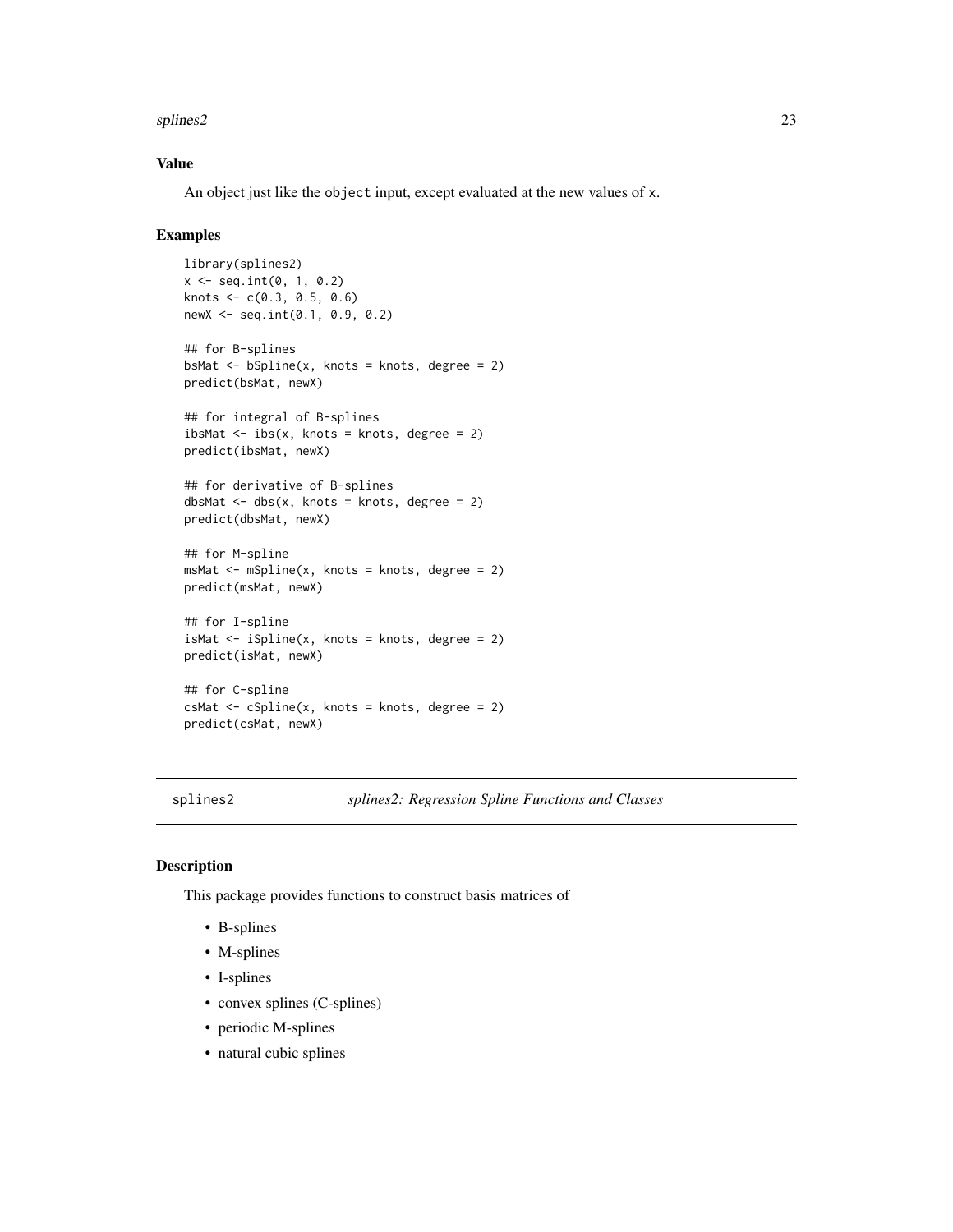- generalized Bernstein polynomials
- along with their integrals (except C-splines) and derivatives of given order by closed-form recursive formulas

#### Details

In addition to the R interface, it also provides a C++ header-only library integrated with Rcpp, which allows the construction of spline basis functions directly in C++ with the help of Rcpp and RcppArmadillo. Thus, it can also be treated as one of the Rcpp\* packages. A toy example package that uses the C++ interface is available at <https://github.com/wenjie2wang/example-pkg-Rcpp-splines2>.

The package splines2 is intended to be a user-friendly supplement to the base package splines. The trailing number two in the package name means "too" (and by no means refers to the generation two). See Wang and Yan (2021) for details and illustrations of how the package can be applied to shape-restricted regression.

#### References

Wang, W., & Yan, J. (2021). Shape-restricted regression splines with R package splines2. *Journal of Data Science*, 19(3), 498–517.